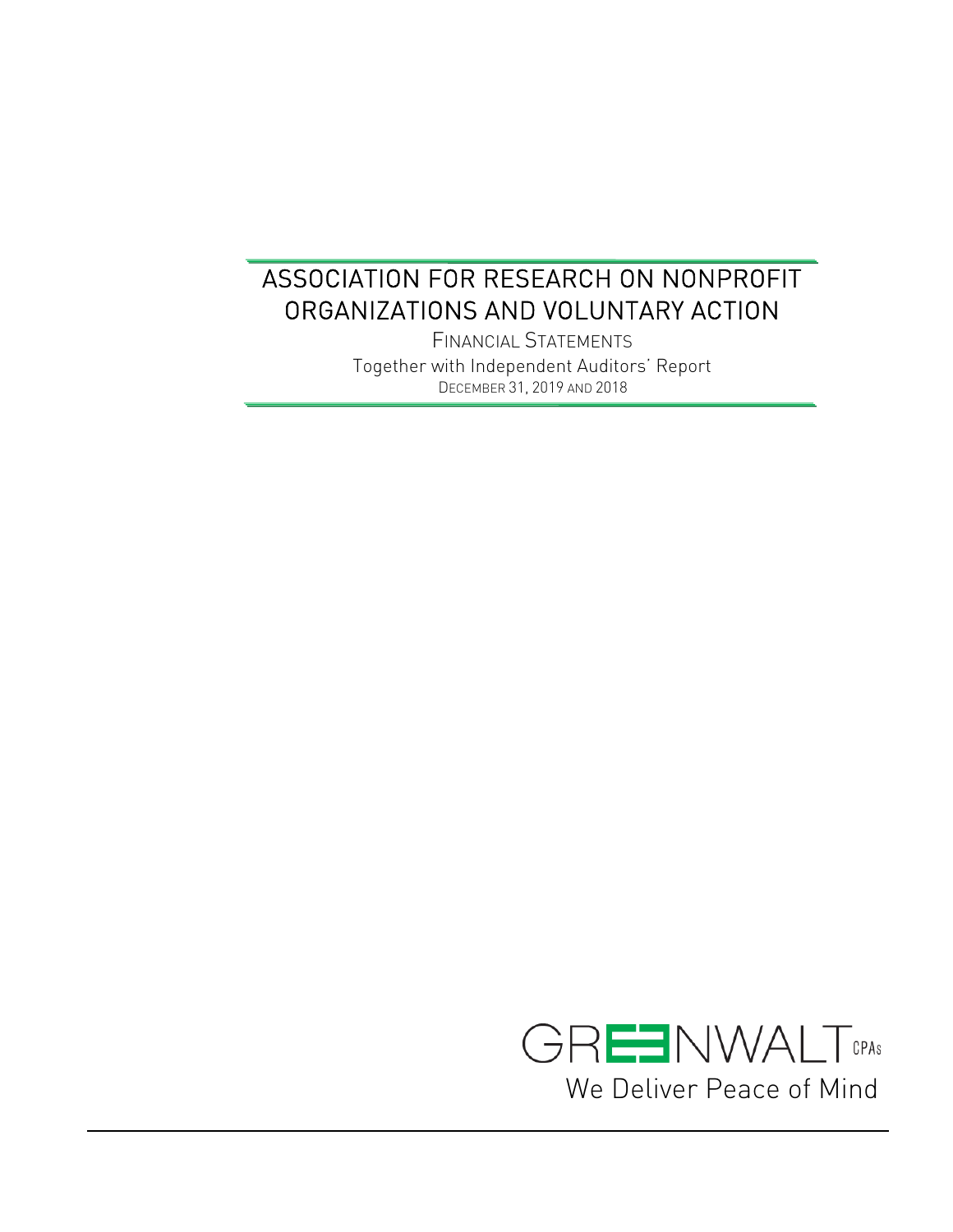PH 317 241 2999 FAX 317 240 4485



GREENWALT<sub>CPAS</sub>

INDEPENDENT AUDITORS' REPORT

To the Board of Directors of Association for Research on Nonprofit Organizations and Voluntary Action:

We have audited the accompanying financial statements of the Association for Research on Nonprofit Organizations and Voluntary Action ("ARNOVA"), which comprise the statements of financial position as of December 31, 2019 and 2018, and the related statements of activities, functional expenses, and cash flows for the years then ended, and the related notes to the financial statements.

#### Management's Responsibility for the Financial Statements

Management is responsible for the preparation and fair presentation of these financial statements in accordance with accounting principles generally accepted in the United States of America; this includes the design, implementation, and maintenance of internal control relevant to the preparation and fair presentation of financial statements that are free from material misstatement, whether due to fraud or error.

#### Auditors' Responsibility

Our responsibility is to express an opinion on these financial statements based on our audits. We conducted our audits in accordance with auditing standards generally accepted in the United States of America. Those standards require that we plan and perform the audits to obtain reasonable assurance about whether the financial statements are free from material misstatement.

An audit involves performing procedures to obtain audit evidence about the amounts and disclosures in the financial statements. The procedures selected depend on the auditors' judgment, including the assessment of the risks of material misstatement of the financial statements, whether due to fraud or error. In making those risk assessments, the auditor considers internal control relevant to the entity's preparation and fair presentation of the financial statements in order to design audit procedures that are appropriate in the circumstances, but not for the purpose of expressing an opinion on the effectiveness of the entity's internal control. Accordingly, we express no such opinion. An audit also includes evaluating the appropriateness of accounting policies used and the reasonableness of significant accounting estimates made by management, as well as evaluating the overall presentation of the financial statements.

We believe that the audit evidence we have obtained is sufficient and appropriate to provide a basis for our audit opinion.

### Opinion

In our opinion, the financial statements referred to above present fairly, in all material respects, the financial position of ARNOVA as of December 31, 2019 and 2018, and the changes in its net assets and its cash flows for the years then ended in accordance with accounting principles generally accepted in the United States of America.

Greenwalt CPAs, Inc.

April 17, 2020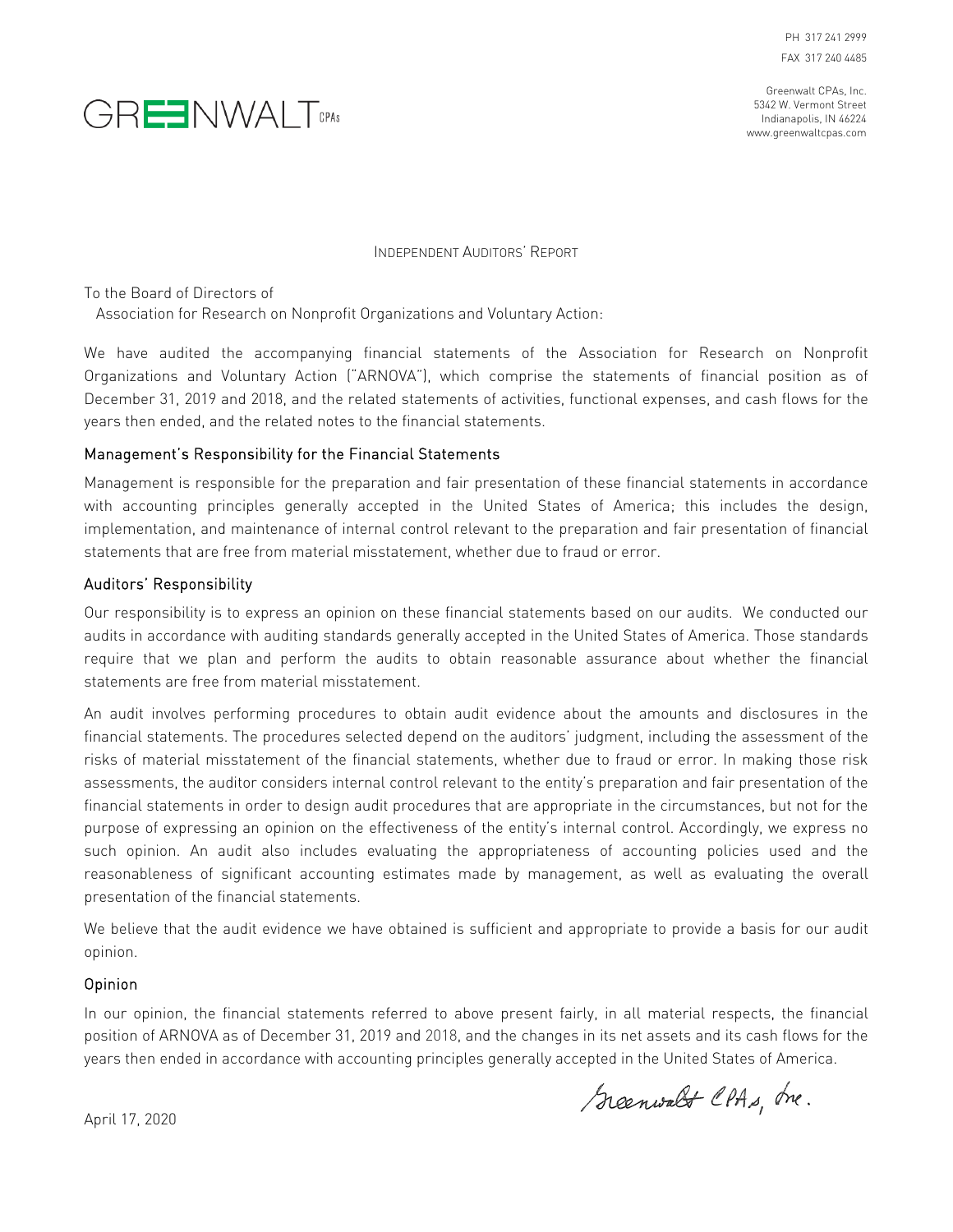STATEMENTS OF FINANCIAL POSITION DECEMBER 31, 2019 AND 2018

# **ASSETS**

|                                             | 2019            |               | 2018        |
|---------------------------------------------|-----------------|---------------|-------------|
| Cash                                        | \$<br>241,604   | \$            | 413,447     |
| Cash held by others (Note 10)               | 31,917          |               | 21,119      |
| Total cash                                  | 273,521         |               | 434,566     |
| Investments                                 | 1,027,725       |               | 847,593     |
| Accounts receivable                         | 39,921          |               | 10,907      |
| Grants receivable                           | 460,000         |               | 995,500     |
| Prepaid expenses                            | 7,478           |               | 8,055       |
| Equipment and software, net                 | 3,814           |               | 4,112       |
| Total assets                                | \$<br>1,812,459 |               | \$2,300,733 |
| <b>LIABILITIES AND NET ASSETS</b>           |                 |               |             |
| <b>LIABILITIES</b>                          |                 |               |             |
| Accounts payable                            | \$<br>153,694   | $\frac{1}{2}$ | 207,452     |
| Accrued payroll and benefits                | 58,002          |               | 47,028      |
| Deferred revenue                            | 21,439          |               | 5,430       |
| Funds held on behalf of others (Note 5)     | 49,975          |               |             |
| Total liabilities                           | 283,110         |               | 259,910     |
| <b>COMMITMENTS (NOTE 11)</b>                |                 |               |             |
| <b>NET ASSETS</b>                           |                 |               |             |
| Without donor restrictions                  |                 |               |             |
| Undesignated                                | 572,979         |               | 531,978     |
| Board designated (Note 6)                   | 286,148         |               | 289,838     |
| Total net assets without donor restrictions | 859,127         |               | 821,816     |
| With donor restrictions                     | 670,222         |               | 1,219,007   |
| Total net assets                            | 1,529,349       |               | 2,040,823   |
| Total liabilities and net assets            | \$1,812,459     | \$            | 2,300,733   |
|                                             |                 |               |             |

See accompanying notes to financial statements. 3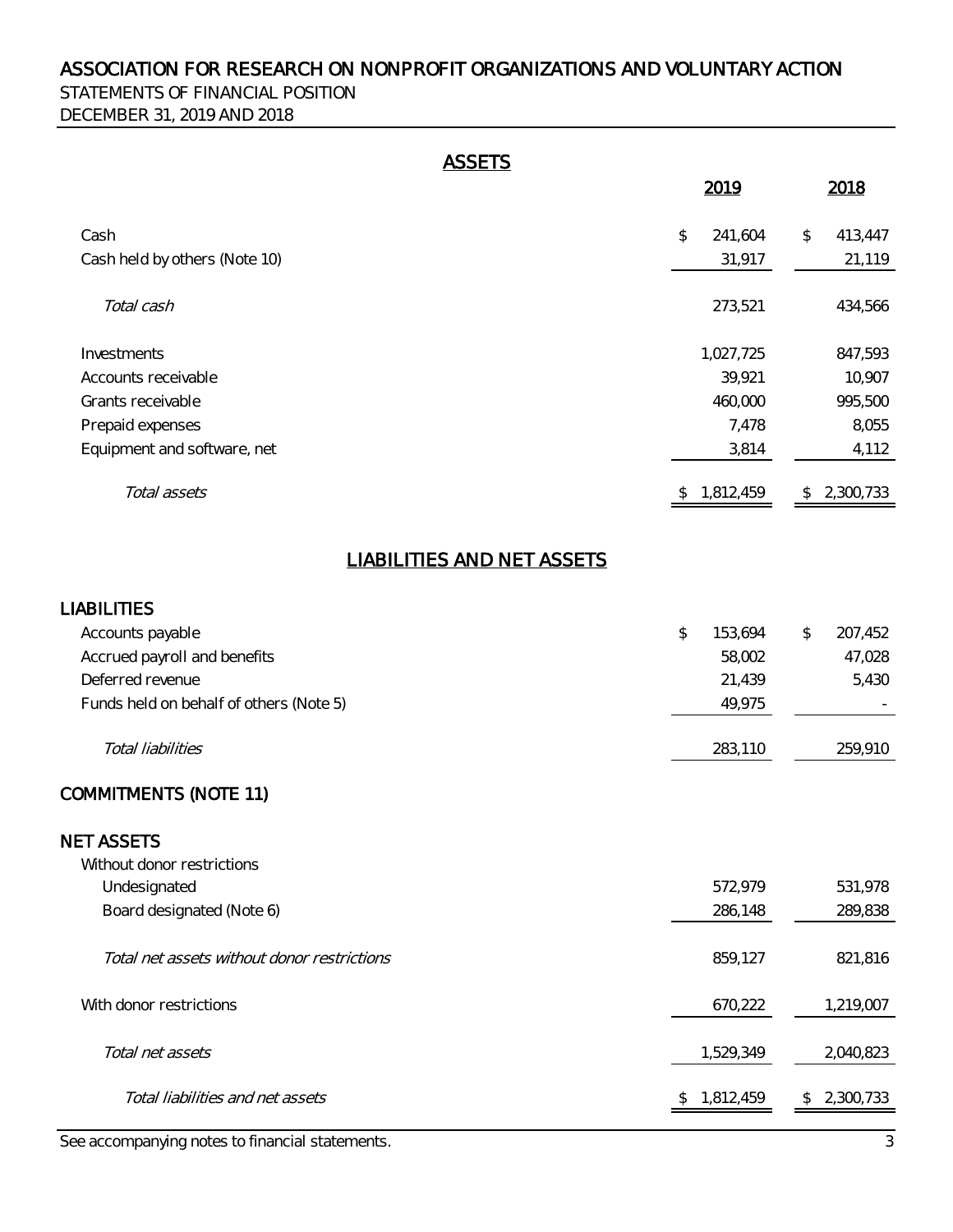STATEMENT OF ACTIVITIES

FOR THE YEAR ENDED DECEMBER 31, 2019

WITH COMPARATIVE SUMMARIZED INFORMATION FOR THE YEAR ENDED DECEMBER 31, 2018

|                                        | WITHOUT DONOR<br><b>RESTRICTION</b> | WITH DONOR<br><b>RESTRICTION</b> | 2019<br><b>TOTAL</b> | 2018<br><b>TOTAL</b> |
|----------------------------------------|-------------------------------------|----------------------------------|----------------------|----------------------|
| REVENUE AND SUPPORT                    |                                     |                                  |                      |                      |
| Grants                                 | $\updownarrow$<br>61,392            | $\updownarrow$<br>65,500         | 126,892<br>\$        | 893,000<br>\$        |
| Membership dues                        | 144,020                             |                                  | 144,020              | 161,395              |
| Conference revenue and sponsorships    | 207,838                             | 184,392                          | 392,230              | 315,160              |
| Publications and royalties             | 184,681                             | 20,000                           | 204,681              | 176,966              |
| Contributions                          | 11,565                              |                                  | 11,565               | 1,140                |
| In-kind contributions (Note 1)         |                                     | 263,700                          | 263,700              | 263,700              |
| Investment income (loss), net (Note 4) | 180,424                             |                                  | 180,424              | (64,060)             |
| Other                                  | 2,850                               |                                  | 2,850                | 3,749                |
| Net assets released from restrictions  | 1,082,377                           | (1,082,377)                      |                      |                      |
| Total revenue and support              | 1,875,147                           | (548, 785)                       | 1,326,362            | 1,751,050            |
| <b>EXPENSES</b>                        |                                     |                                  |                      |                      |
| Program                                |                                     |                                  |                      |                      |
| Events                                 | 668,892                             |                                  | 668,892              | 585,236              |
| Publications                           | 327,081                             |                                  | 327,081              | 331,474              |
| Membership services                    | 183,182                             |                                  | 183,182              | 162,658              |
| Other programs                         | 423,903                             |                                  | 423,903              | 474,089              |
| Total program expenses                 | 1,603,058                           |                                  | 1,603,058            | 1,553,457            |
| Management and general                 | 192,954                             |                                  | 192,954              | 173,576              |
| Fundraising                            | 41,824                              |                                  | 41,824               | 60,004               |
| Total expenses                         | 1,837,836                           |                                  | 1,837,836            | 1,787,037            |
| INCREASE (DECREASE) IN NET ASSETS      | 37,311                              | (548, 785)                       | (511, 474)           | (35, 987)            |
| NET ASSETS, BEGINNING OF YEAR          | 821,816                             | 1,219,007                        | 2,040,823            | 2,076,810            |
| NET ASSETS, END OF YEAR                | 859,127<br>\$                       | 670,222<br>\$                    | \$1,529,349          | \$2,040,823          |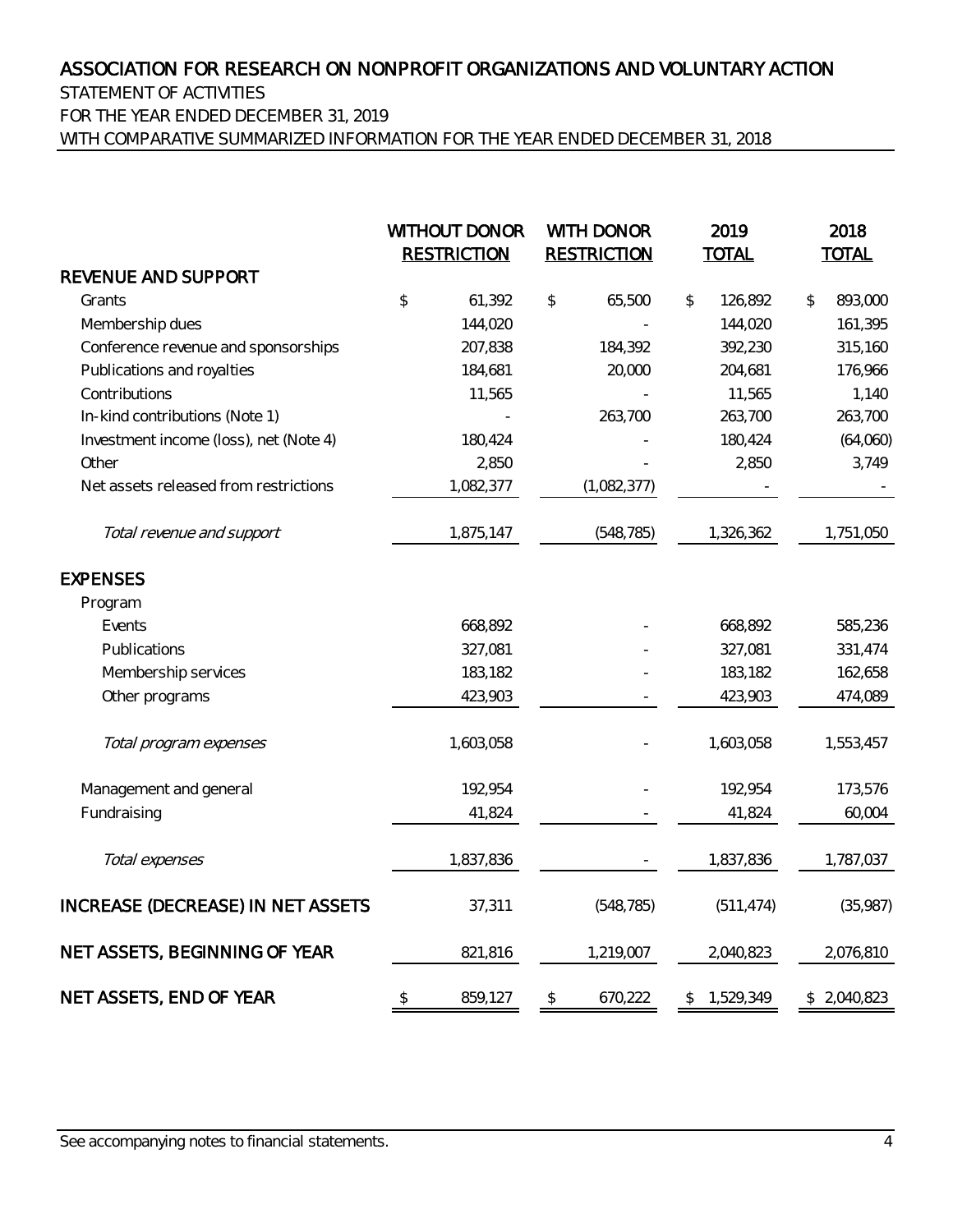STATEMENT OF ACTIVITIES

FOR THE YEAR ENDED DECEMBER 31, 2018

|                                       | WITHOUT DONOR<br><b>RESTRICTION</b> | WITH DONOR<br><b>RESTRICTION</b> | <b>TOTAL</b>    |
|---------------------------------------|-------------------------------------|----------------------------------|-----------------|
| REVENUE AND SUPPORT                   |                                     |                                  |                 |
| Grants                                | $\updownarrow$<br>5,000             | $\updownarrow$<br>888,000        | \$<br>893,000   |
| Membership dues                       | 161,395                             |                                  | 161,395         |
| Conference revenue and sponsorships   | 206,360                             | 108,800                          | 315,160         |
| Publications and royalties            | 151,966                             | 25,000                           | 176,966         |
| Contributions                         | 1,140                               |                                  | 1,140           |
| In-kind contributions (Note 1)        |                                     | 263,700                          | 263,700         |
| Investment loss, net (Note 4)         | (64,060)                            |                                  | (64,060)        |
| Other                                 | 3,749                               |                                  | 3,749           |
| Net assets released from restrictions | 1,074,139                           | (1,074,139)                      |                 |
| Total revenue and support             | 1,539,689                           | 211,361                          | 1,751,050       |
| <b>EXPENSES</b>                       |                                     |                                  |                 |
| Program                               |                                     |                                  |                 |
| Events                                | 585,236                             |                                  | 585,236         |
| Publications                          | 331,474                             |                                  | 331,474         |
| Membership services                   | 162,658                             |                                  | 162,658         |
| Other programs                        | 474,089                             |                                  | 474,089         |
| Total program expenses                | 1,553,457                           |                                  | 1,553,457       |
| Management and general                | 173,576                             |                                  | 173,576         |
| Fundraising                           | 60,004                              |                                  | 60,004          |
| Total expenses                        | 1,787,037                           |                                  | 1,787,037       |
| INCREASE (DECREASE) IN NET ASSETS     | (247, 348)                          | 211,361                          | (35, 987)       |
| NET ASSETS, BEGINNING OF YEAR         | 1,069,164                           | 1,007,646                        | 2,076,810       |
| NET ASSETS, END OF YEAR               | $\updownarrow$<br>821,816           | $\updownarrow$<br>1,219,007      | \$<br>2,040,823 |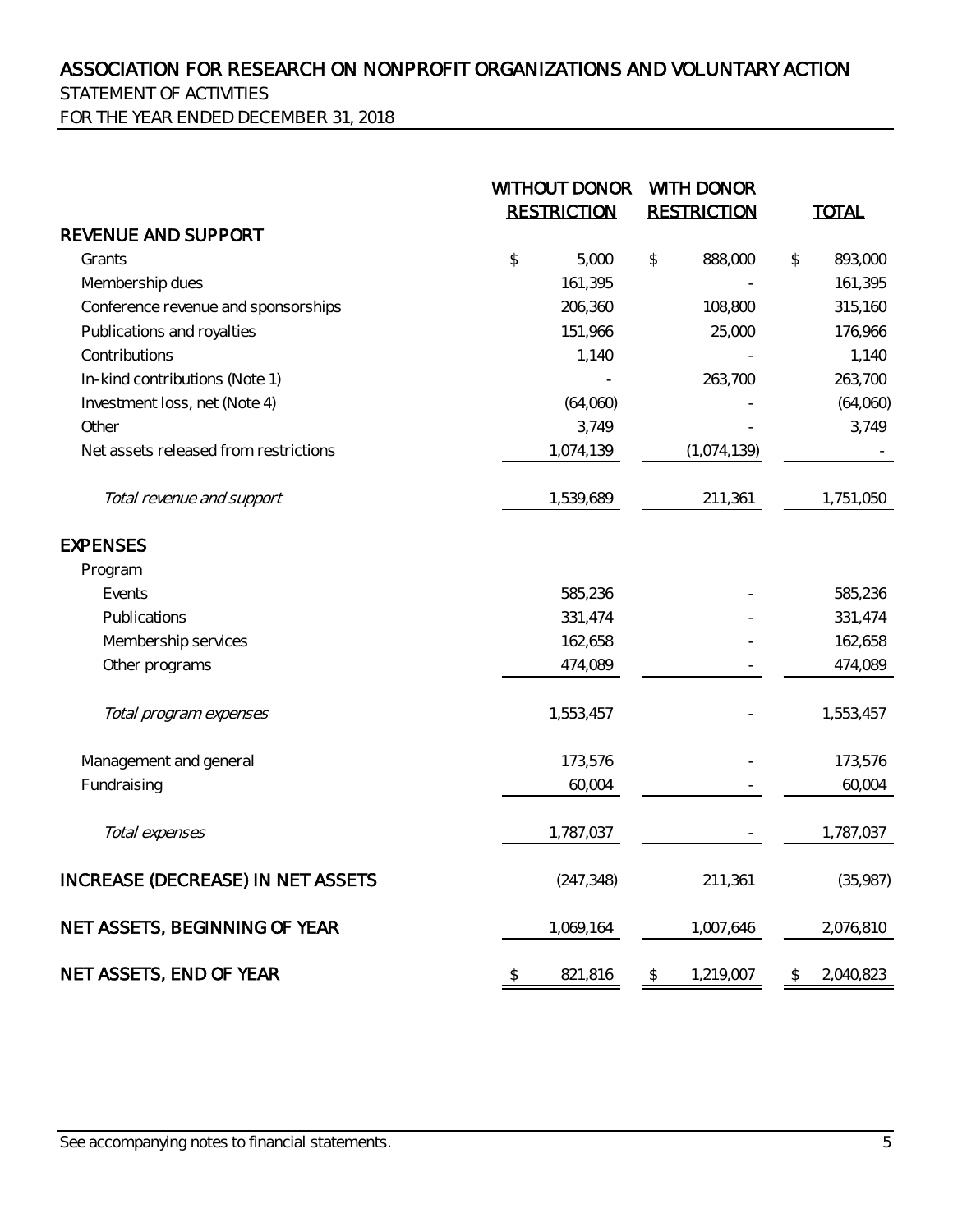STATEMENT OF FUNCTIONAL EXPENSES

FOR THE YEAR ENDED DECEMBER 31, 2019

WITH COMPARATIVE SUMMARIZED INFORMATION FOR THE YEAR ENDED DECEMBER 31, 2018

|                                       |               |              |                          |              | Program Services         |     |                          |               |                              |                              |               |                          |                 |               |
|---------------------------------------|---------------|--------------|--------------------------|--------------|--------------------------|-----|--------------------------|---------------|------------------------------|------------------------------|---------------|--------------------------|-----------------|---------------|
|                                       | Events        |              | Publications             |              | Membership<br>Services   |     | Other<br>Programs        |               | Total<br>Program<br>Services | Management<br>and<br>General |               | <b>Fundraising</b>       | 2019<br>Total   | 2018<br>Total |
| Staff salaries                        | \$<br>104,367 | $\mathbb{S}$ | 15,563                   | $\mathbb{S}$ | 97,264                   | \$  | 31,486                   | $\mathcal{L}$ | 248,680                      | \$<br>29,247                 | $\mathcal{Z}$ | 21,581                   | \$<br>299,508   | \$<br>245,744 |
| Staff benefits                        | 17,653        |              | 2,522                    |              | 17,653                   |     | 1,872                    |               | 39,700                       | 7,565                        |               | 5,044                    | 52,309          | 75,641        |
| AROCSA executive director             |               |              |                          |              |                          |     |                          |               |                              |                              |               |                          |                 | 52,500        |
| Temporary and contract labor/stipends | 5,000         |              | 264,500                  |              |                          |     | $\sim$                   |               | 269,500                      |                              |               |                          | 269,500         | 309,500       |
| Total payroll costs                   | 127,020       |              | 282,585                  |              | 114,917                  |     | 33,358                   |               | 557,880                      | 36,812                       |               | 26,625                   | 621,317         | 683,385       |
| Printing                              | 10,535        |              | 15                       |              | 99                       |     | 950                      |               | 11,599                       | 1,360                        |               | 23                       | 12,982          | 21,225        |
| Postage                               | 6,434         |              | 174                      |              | 1,185                    |     | 282                      |               | 8,075                        | 1,198                        |               | 279                      | 9,552           | 4,447         |
| Supplies                              | 24,938        |              | 20,731                   |              | 1,072                    |     | 10,581                   |               | 57,322                       | 1,366                        |               | 72                       | 58,760          | 44,520        |
| Conference                            | 322,903       |              | 22                       |              | 14,900                   |     | 199,722                  |               | 537,547                      | 24,029                       |               | 437                      | 562,013         | 615,665       |
| Travel and meetings                   | 51,468        |              | 15,008                   |              | 1,017                    |     | 77,367                   |               | 144,860                      | 38,727                       |               | 159                      | 183,746         | 191,325       |
| Scholarships and awards               | 69,484        |              | $\overline{\phantom{a}}$ |              | 2,750                    |     | 1,000                    |               | 73,234                       |                              |               | $\sim$                   | 73,234          | 24,426        |
| Rent                                  | 3,653         |              | 942                      |              | 2,713                    |     | $\sim$                   |               | 7,308                        | 3,214                        |               | 1,553                    | 12,075          | 11,505        |
| Telephone/fax/copier                  | 1,987         |              | 317                      |              | 2,079                    |     | 30                       |               | 4,413                        | 1,870                        |               | 493                      | 6,776           | 8,956         |
| Insurance                             | 2,337         |              | 655                      |              | 2,227                    |     | $\overline{\phantom{a}}$ |               | 5,219                        | 2,247                        |               | 1,502                    | 8,968           | 9,565         |
| Administration                        | 795           |              | 205                      |              | 590                      |     | $\overline{\phantom{a}}$ |               | 1,590                        | 26,558                       |               | 333                      | 28,481          | 28,334        |
| Technology                            | 9,530         |              | 1,833                    |              | 7,832                    |     | 113                      |               | 19,308                       | 6,820                        |               | 2,653                    | 28,781          | 19,380        |
| Accounting and other                  | 30,170        |              | 4,451                    |              | 30,838                   |     |                          |               | 65,459                       | 18,668                       |               | 7,465                    | 91,592          | 98,686        |
| Professional development              | 936           |              | 140                      |              | 949                      |     | $\overline{a}$           |               | 2,025                        | 5,231                        |               | 223                      | 7,479           | 14,049        |
| Depreciation and amortization         |               |              |                          |              | ×.                       |     |                          |               |                              | 2,331                        |               |                          | 2,331           | 2,724         |
| Collaboration                         | 6,702         |              | 3                        |              | 14                       |     | ä,                       |               | 6,719                        |                              |               | $\overline{7}$           | 6,726           | 1,299         |
| Bad debt                              |               |              |                          |              | $\overline{\phantom{a}}$ |     | 100,500                  |               | 100,500                      | 15,000                       |               | $\overline{\phantom{a}}$ | 115,500         |               |
| Other                                 |               |              |                          |              |                          |     |                          |               |                              | 7,523                        |               |                          | 7,523           | 7,546         |
| Total functional expenses             | \$<br>668,892 |              | 327,081                  | \$           | 183,182                  | \$. | 423,903                  | \$            | 1,603,058                    | \$<br>192,954                |               | 41,824                   | \$<br>1,837,836 | 1,787,037     |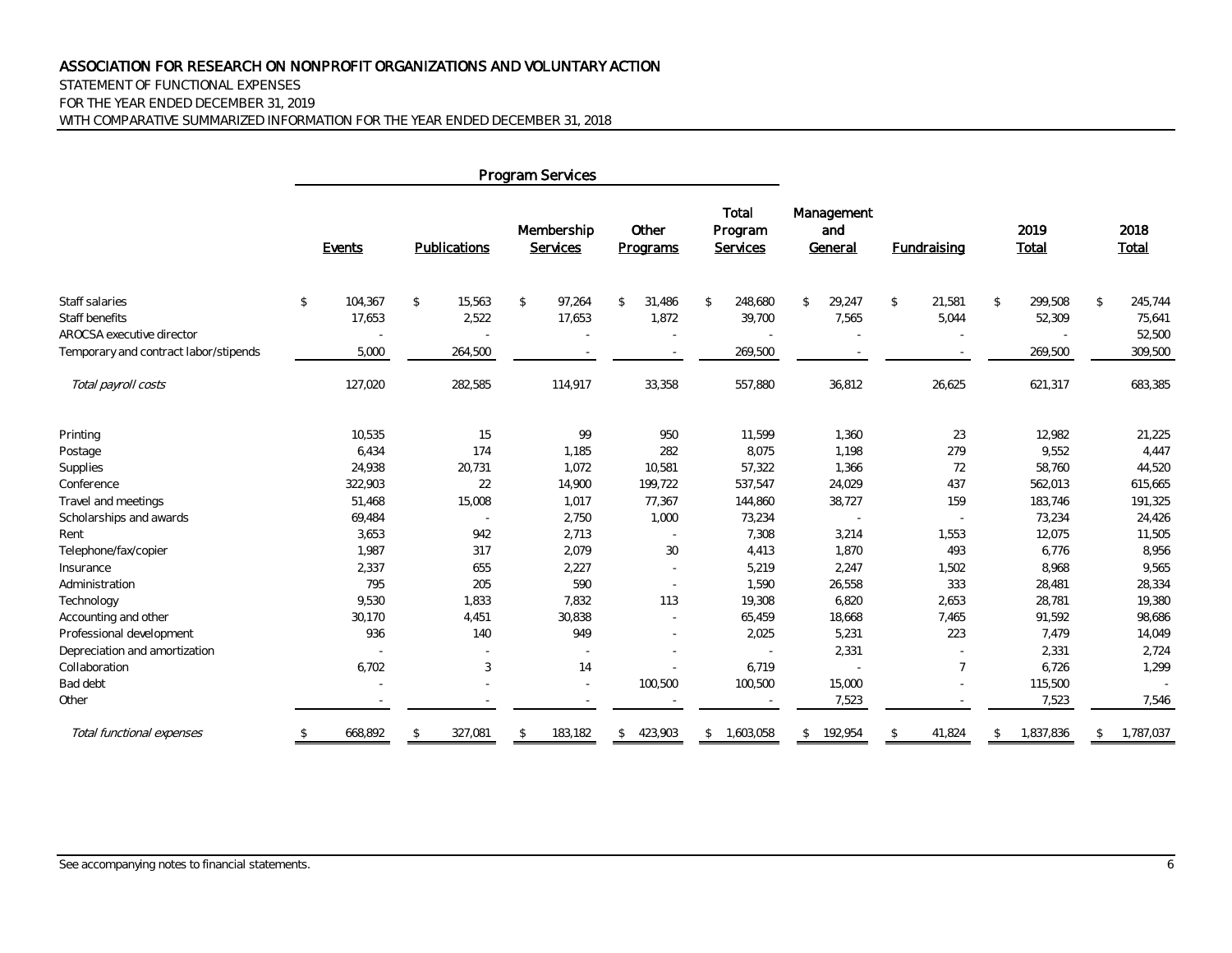# STATEMENT OF FUNCTIONAL EXPENSES

FOR THE YEAR ENDED DECEMBER 31, 2018

|                                                                                                        |                                    |                                              | Program Services                                               |                                  |                                                         |                                  |                                 |                                              |
|--------------------------------------------------------------------------------------------------------|------------------------------------|----------------------------------------------|----------------------------------------------------------------|----------------------------------|---------------------------------------------------------|----------------------------------|---------------------------------|----------------------------------------------|
|                                                                                                        | Events                             | <b>Publications</b>                          | Membership<br>Services                                         | Other<br>Programs                | Total<br>Program<br>Services                            | Management<br>and<br>General     | <b>Fundraising</b>              | Total                                        |
| Staff salaries<br>Staff benefits<br>AROCSA executive director<br>Temporary and contract labor/stipends | $$\mathbb{S}$$<br>73,256<br>24,671 | $\mathfrak{P}$<br>13,541<br>5,135<br>264,500 | $\mathfrak{L}$<br>76,074<br>21,065<br>$\overline{\phantom{a}}$ | $\mathbb{S}$<br>52,500<br>45,000 | $\mathcal{L}$<br>162,871<br>50,871<br>52,500<br>309,500 | 58,505<br>$\mathbb{S}$<br>15,853 | $\mathbb{S}$<br>24,368<br>8,917 | 245,744<br>\$<br>75,641<br>52,500<br>309,500 |
| Total payroll costs                                                                                    | 97,927                             | 283,176                                      | 97,139                                                         | 97,500                           | 575,742                                                 | 74,358                           | 33,285                          | 683,385                                      |
| Printing                                                                                               | 14,132                             | 5                                            | 2,960                                                          | 304                              | 17,401                                                  | 531                              | 3,293                           | 21,225                                       |
| Postage                                                                                                | 2,274                              | 106                                          | 399                                                            | 24                               | 2,803                                                   | 669                              | 975                             | 4,447                                        |
| Supplies                                                                                               | 18,199                             | 21,007                                       | 1,300                                                          | 1,867                            | 42,373                                                  | 1,650                            | 497                             | 44,520                                       |
| Conference                                                                                             | 348,003                            | 127                                          | 7,803                                                          | 237,342                          | 593,275                                                 | 22,225                           | 165                             | 615,665                                      |
| Travel and meetings                                                                                    | 35,611                             | 15,001                                       | 4,432                                                          | 119,069                          | 174,113                                                 | 15,978                           | 1,234                           | 191,325                                      |
| Scholarships and awards                                                                                | 15,547                             |                                              | 2,879                                                          | 6,000                            | 24,426                                                  |                                  | $\sim$                          | 24,426                                       |
| Rent                                                                                                   | 3,573                              | 910                                          | 2,683                                                          | $\overline{a}$                   | 7,166                                                   | 2,860                            | 1,479                           | 11,505                                       |
| Telephone/fax/copier                                                                                   | 2,802                              | 625                                          | 2,345                                                          |                                  | 5,772                                                   | 2,173                            | 1,011                           | 8,956                                        |
| Insurance                                                                                              | 2,208                              | 739                                          | 2,296                                                          | $\overline{a}$                   | 5,243                                                   | 2,348                            | 1,974                           | 9,565                                        |
| Administration                                                                                         | 5,015                              | 920                                          | 3,690                                                          | $\sim$                           | 9,625                                                   | 17,228                           | 1,481                           | 28,334                                       |
| Technology                                                                                             | 6,018                              | 1,432                                        | 4,959                                                          | 14                               | 12,423                                                  | 4,635                            | 2,322                           | 19,380                                       |
| Accounting and other                                                                                   | 31,271                             | 6,877                                        | 26,431                                                         | $\sim$                           | 64,579                                                  | 22,975                           | 11,132                          | 98,686                                       |
| Professional development                                                                               | 534                                | 117                                          | 2,101                                                          | 9,872                            | 12,624                                                  | 970                              | 455                             | 14,049                                       |
| Depreciation and amortization                                                                          |                                    |                                              |                                                                |                                  |                                                         | 2,724                            | $\overline{a}$                  | 2,724                                        |
| Collaboration                                                                                          | 310                                | 80                                           | 230                                                            | 2,054                            | 2,674                                                   | (1,505)                          | 130                             | 1,299                                        |
| Other                                                                                                  | 1,812                              | 352                                          | 1,011                                                          | 43                               | 3,218                                                   | 3,757                            | 571                             | 7,546                                        |
| Total functional expenses                                                                              | 585,236<br>\$                      | 331,474<br>\$                                | 162,658<br>\$                                                  | 474,089<br>\$                    | 1,553,457<br>S.                                         | 173,576<br>S                     | 60,004<br>\$                    | 1,787,037<br>$\mathcal{S}$                   |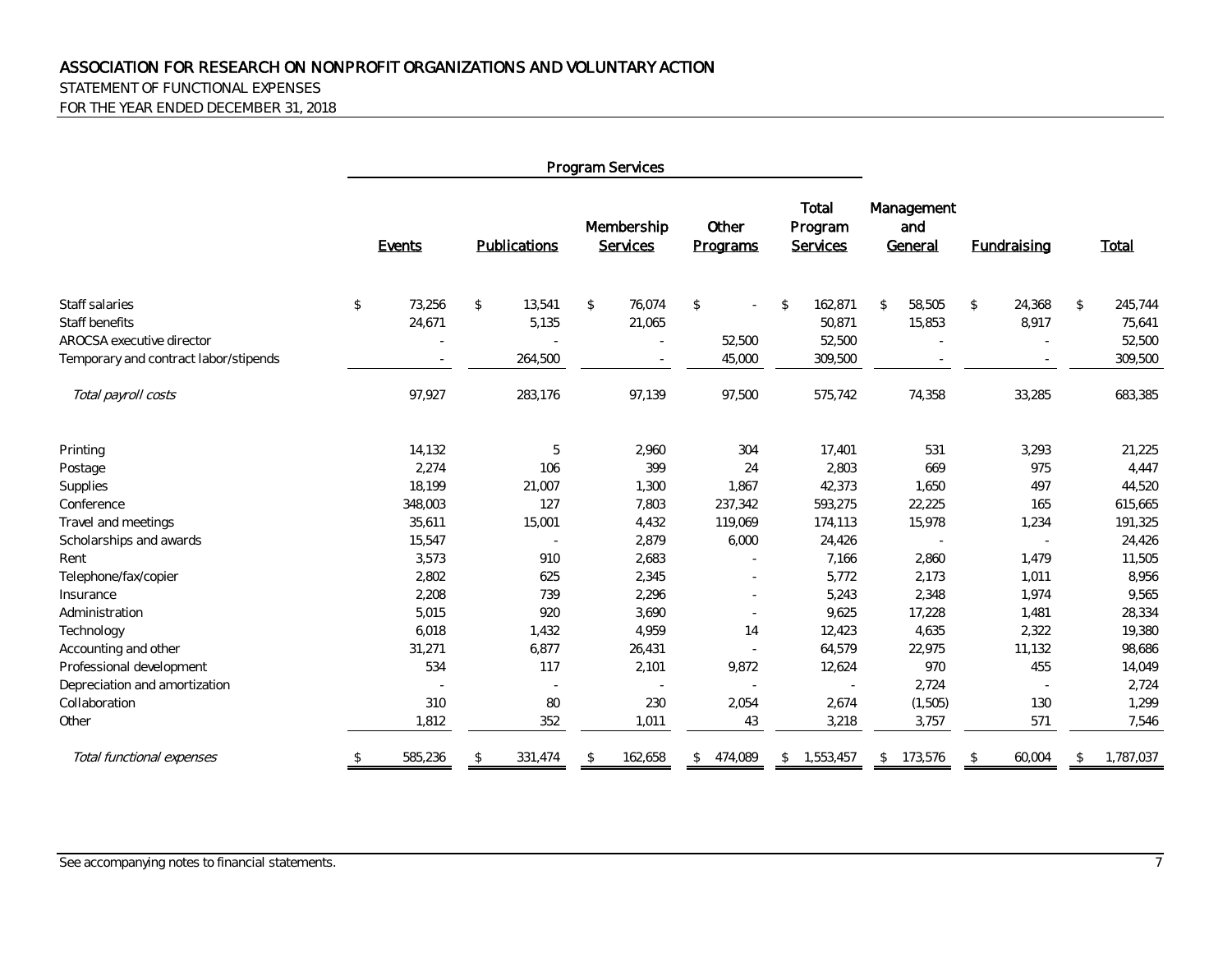STATEMENTS OF CASH FLOWS FOR YEARS ENDED DECEMBER 31, 2019 AND 2018 Page 1 of 2

# DECREASE IN CASH

|                                              | 2019            | 2018          |
|----------------------------------------------|-----------------|---------------|
| CASH FLOWS FROM OPERATING ACTIVITIES         |                 |               |
| Cash received from members and others        | 1,404,733<br>\$ | 775,188<br>\$ |
| Cash paid to employees and suppliers         | (1,564,037)     | (1,325,150)   |
| Interest and dividends received, net of fees | 19,830          | 18,824        |
| Net cash used in operating activities        | (139, 474)      | (531, 138)    |
| CASH FLOWS FROM INVESTING ACTIVITIES         |                 |               |
| Capital expenditures                         | (2,033)         | (3,030)       |
| Purchases of investments                     | (19, 538)       | (18, 387)     |
| Net cash used in investing activities        | (21, 571)       | (21, 417)     |
| <b>DECREASE IN CASH</b>                      | (161, 045)      | (552, 555)    |
| CASH, BEGINNING OF YEAR                      | 434,566         | 987,121       |
| CASH, END OF YEAR                            | 273,521         | 434,566<br>\$ |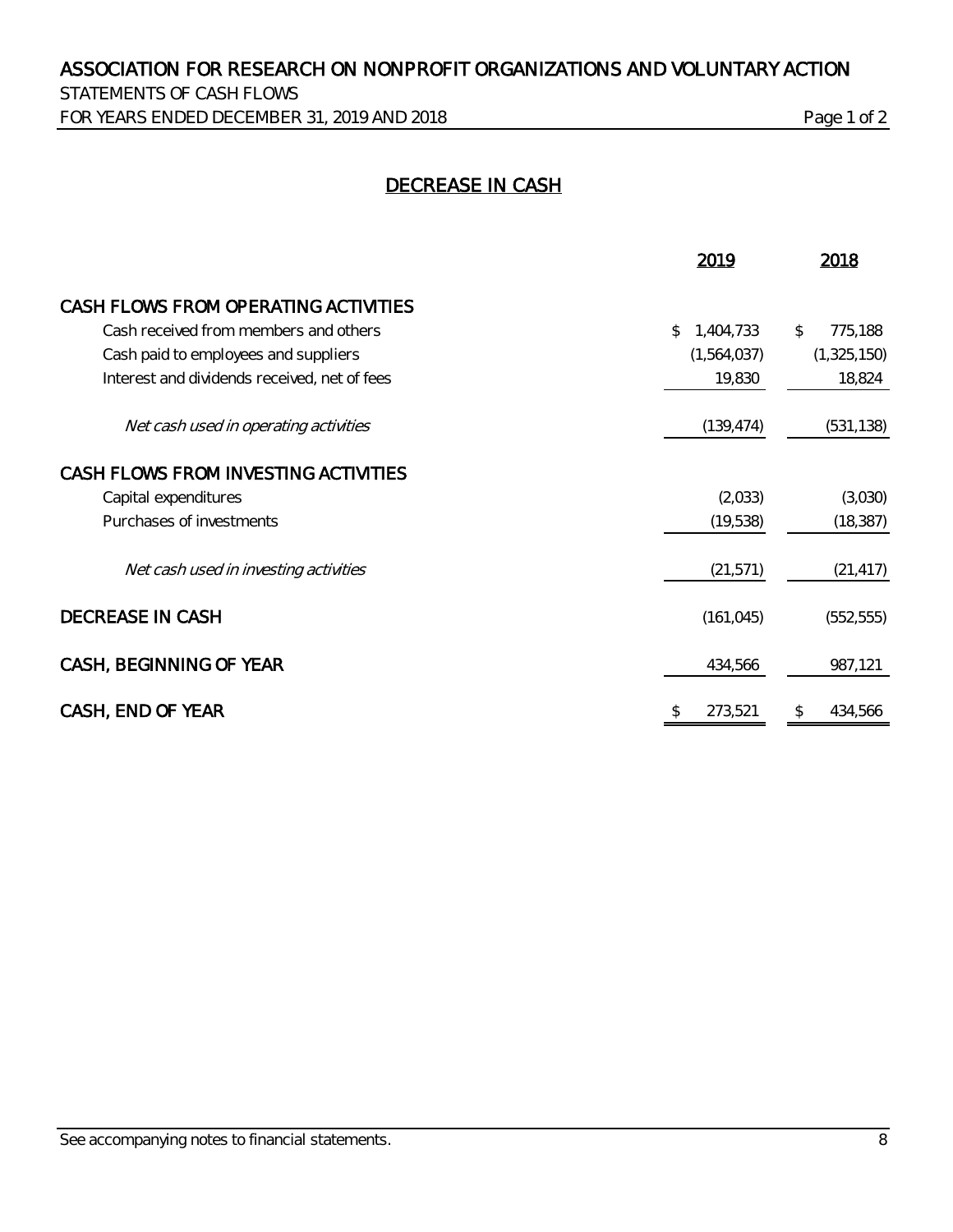STATEMENTS OF CASH FLOWS, CONTINUED FOR YEARS ENDED DECEMBER 31, 2019 AND 2018 POR VERSION Page 2 of 2

# RECONCILIATION OF CHANGE IN NET ASSETS TO NET CASH USED IN OPERATING ACTIVITIES

| <b>CHANGE IN NET ASSETS</b><br>(511, 474)<br>\$<br>$\mathcal{L}$<br>ADJUSTMENTS TO RECONCILE CHANGE IN NET ASSETS TO NET CASH<br>USED IN OPERATING ACTIVITIES | (35,987)<br>2,724 |
|---------------------------------------------------------------------------------------------------------------------------------------------------------------|-------------------|
|                                                                                                                                                               |                   |
|                                                                                                                                                               |                   |
| Depreciation and amortization expense<br>2,331                                                                                                                |                   |
| Unrealized and realized (gain) loss on investments<br>(160, 594)                                                                                              | 82,884            |
| (Increase) decrease in operating assets                                                                                                                       |                   |
| Accounts receivable<br>(29, 014)                                                                                                                              | 29,445            |
| Grants receivable<br>535,500                                                                                                                                  | (793,000)         |
| Prepaid expenses<br>577                                                                                                                                       | 27,366            |
| Increase (decrease) in operating liabilities                                                                                                                  |                   |
| Accounts payable<br>(53, 758)                                                                                                                                 | 164,181           |
| Accrued payroll and benefits<br>10,974                                                                                                                        | 3,916             |
| Deferred revenue<br>16,009                                                                                                                                    | (12,667)          |
| Funds held on behalf of others<br>49,975                                                                                                                      |                   |
| 372,000<br>Total adjustments                                                                                                                                  | (495, 151)        |
| NET CASH USED IN OPERATING ACTIVITIES<br>(139, 474)                                                                                                           | (531, 138)        |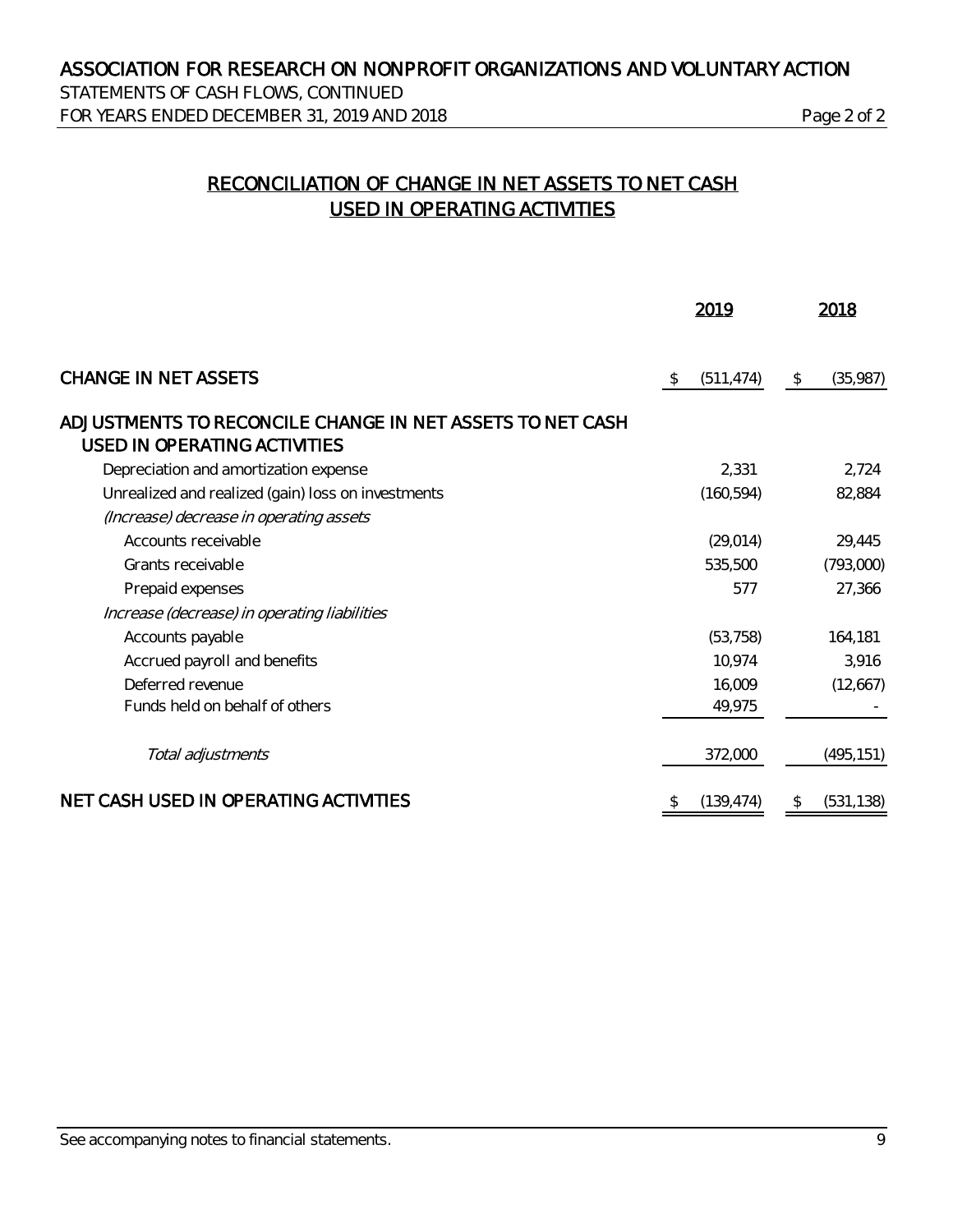### 1. SUMMARY OF SIGNIFICANT ACCOUNTING POLICIES

#### DESCRIPTION OF ORGANIZATION

The Association for Research on Nonprofit Organizations and Voluntary Action ("ARNOVA") is a non-profit corporation incorporated in 1971 in the District of Columbia which was established to foster the creation, application, and dissemination of research about voluntary action, nonprofit organizations and philanthropy both nationally and internationally. ARNOVA's primary activities include an annual conference, publications, electronic discussions, and special interest groups. ARNOVA's major sources of revenue are grants, conference revenue and sponsorships, and revenue from publications and royalties.

#### DESCRIPTION OF PROGRAM AND SUPPORTING SERVICES

The following program and supporting services are included in the accompanying financial statements:

#### Events -

Conference - salaries, benefits, and direct costs related to the ARNOVA annual conference.

Scholarships and awards - scholarships to attend the conference and book, dissertation, and lifetime achievement awards.

Publications - salaries, benefits, and direct costs related to the publication of the ARNOVA News, Nonprofit & Voluntary Sector Quarterly, and the website.

Membership services - salaries, benefits, and direct costs related to providing benefits to members.

Other - salaries, benefits and direct costs related to providing other miscellaneous programs.

Management and general - includes the functions necessary to provide coordination and articulation of ARNOVA's program strategy; maintain proper administrative functioning of the Board of Directors; and manage the financial and budgetary responsibilities of ARNOVA.

Fundraising - provides the structure necessary to encourage and secure private financial support from individuals, foundations, and corporations.

#### BASIS OF ACCOUNTING AND USE OF ESTIMATES

The accompanying financial statements have been prepared on the accrual basis of accounting. The preparation of financial statements in conformity with accounting principles generally accepted in the United States of America requires management to make estimates and assumptions that affect certain reported amounts and disclosures. Accordingly, actual results could differ from those estimates.

#### CASH AND CASH EQUIVALENTS

ARNOVA considers all liquid investments with an original maturity of three months or less to be cash equivalents. At December 31, 2019 and 2018, ARNOVA had no cash equivalents. ARNOVA held cash in excess of FDIC limits at December 31, 2018 of approximately \$167,500.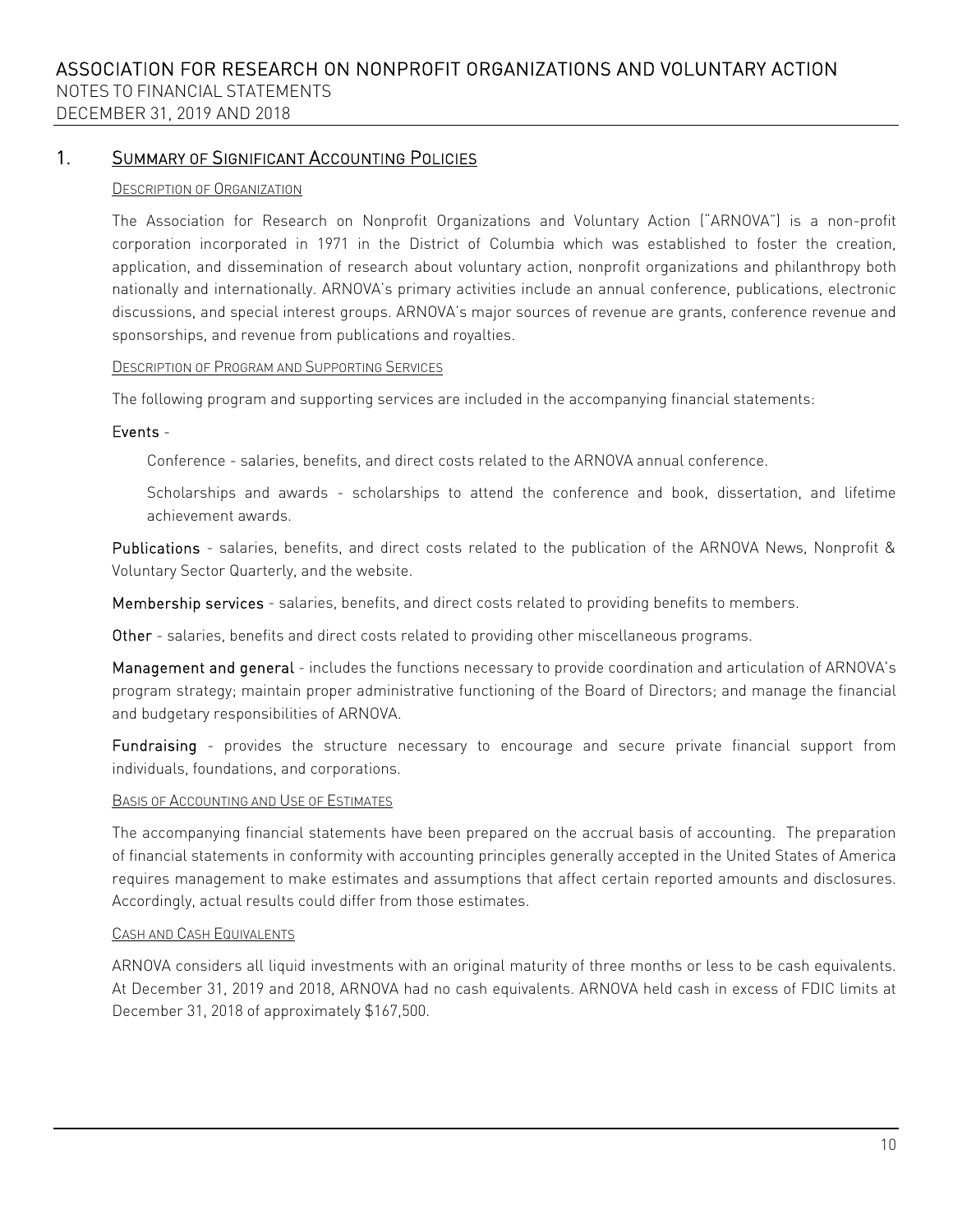### 1. SUMMARY OF SIGNIFICANT ACCOUNTING POLICIES, CONTINUED

#### INVESTMENTS

Investments are carried at fair value for financial reporting purposes. Realized gains or losses upon the sale of investments are based on the cost of specifically identified securities. Changes in unrealized appreciation or depreciation of investments are reflected in the statement of activities in the period in which such changes occur. Interest and dividend income is recorded when earned. Investments consisted of mutual funds at December 31, 2019 and 2018 with a cost basis of \$938,046 and \$897,687, respectively. See Notes 3 and 4 for fair market value and income activity.

#### ACCOUNTS RECEIVABLE

Accounts receivable primarily represent sponsorships promised and are carried at their estimated collectible amounts.

Management estimates an allowance for uncollectible accounts receivable based on current economic conditions, historical trends, and current and past experience. Balances that remain uncollected more than one year after their due dates are written off unless indicated that payment is merely postponed. Management has determined that all accounts receivable are collectible at December 31, 2019 and 2018 and no allowance for bad debts has been recorded.

#### GRANTS RECEIVABLE

Grants receivable are unconditional promises to give due in future periods. Grants receivables consisted of the following at December 31, 2019:

|                                     | 2019    | 2018          |
|-------------------------------------|---------|---------------|
| Amounts due in one year             | 420,000 | \$<br>908,000 |
| Amounts due in one to five years    | 40,000  | 75,000        |
| Amounts due in more than five years |         | 12,500        |
|                                     | 460,000 | 995,500       |

#### EQUIPMENT AND SOFTWARE

ARNOVA capitalizes all significant acquisitions of equipment and software at cost, if purchased, and at fair value at the date of donation, if donated. Equipment is capitalized if it has a useful life when acquired of more than one year and a value greater than \$1,000. Repairs and maintenance that do not significantly increase the useful life of the asset are expensed as incurred. Depreciation and amortization is computed using the straight line method over the estimated useful lives of the assets ranging between 3 and 5 years.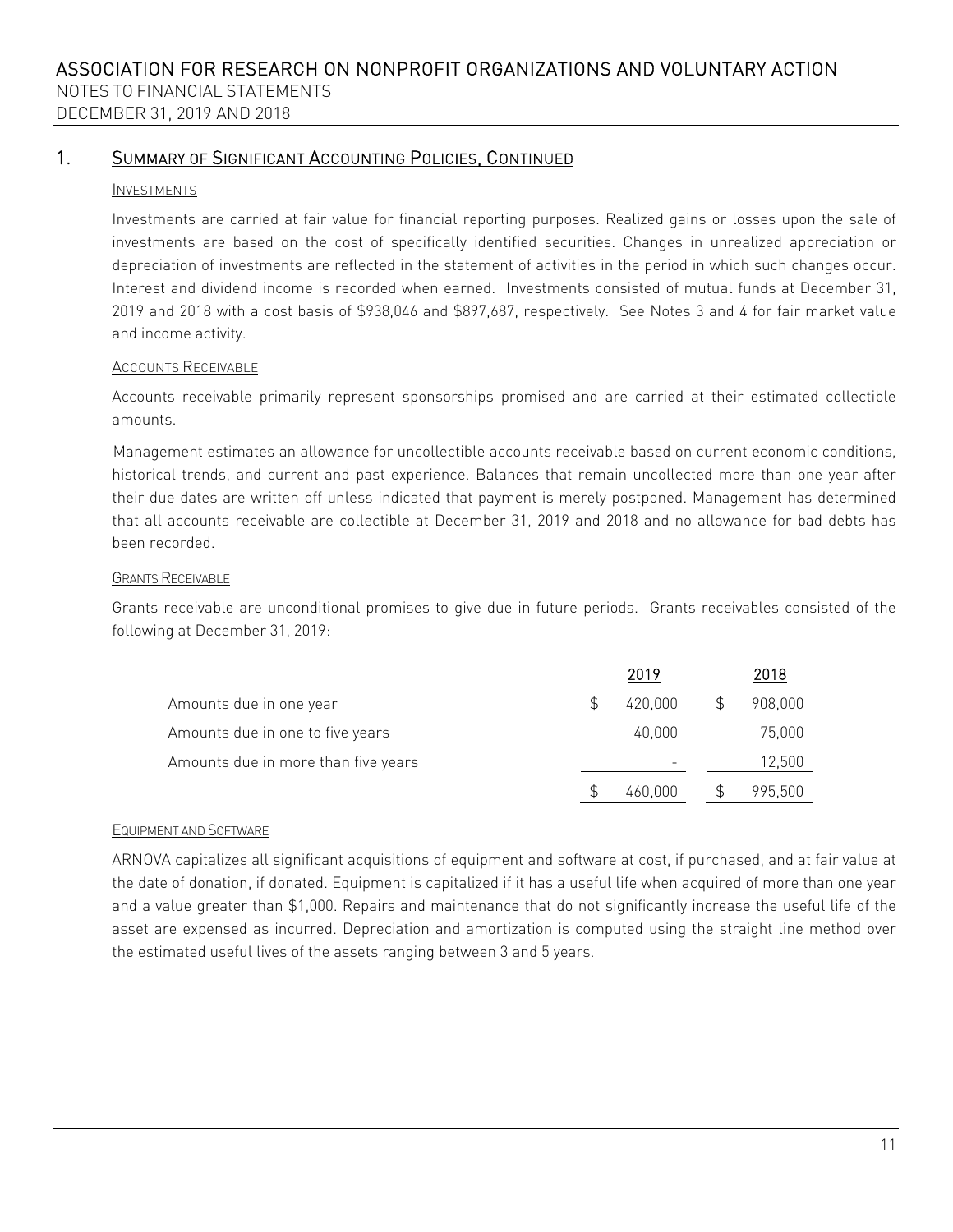### 1. SUMMARY OF SIGNIFICANT ACCOUNTING POLICIES, CONTINUED

#### EQUIPMENT AND SOFTWARE, CONTINUED

Equipment and software consist of the following at December 31:

|                                                 |                | 2019      | 2018        |
|-------------------------------------------------|----------------|-----------|-------------|
| Furniture and equipment                         | $\mathfrak{L}$ | 3.079     | \$<br>3,079 |
| Computer equipment                              |                | 15,412    | 19,999      |
| Software                                        |                | 500       | 500         |
| Less: accumulated depreciation and amortization |                | (15, 177) | (19,466)    |
|                                                 |                | 3.814     | 4.112       |

#### DEFERRED REVENUE

ARNOVA's membership period and billing cycle are based on a calendar year. Therefore, membership dues collected in advance of the calendar year to which the dues relate have been included in deferred revenue in the accompanying statement of financial position. Such deferred revenue will be recognized the following calendar year.

#### NET ASSETS

ARNOVA is required to report information regarding its financial position and activities according to two classes of net assets:

#### Without Donor Restrictions

Net assets without donor restrictions are resources available to support operations. The only limitations on the use of net assets without donor restrictions are the broad limits resulting for the nature of ARNOVA, the environment in which it operates, the purposes specified in its corporate documents and its application for taxexempt status, and any limits resulting from contractual agreements with creditors and others that are entered into in the course of its operations.

Net assets without donor restrictions include undesignated and designated amounts, the uses of which are at the discretion of management and the Board of Directors. See Note 6.

#### With Donor Restrictions

Net assets with donor restrictions include contributions and grants with restrictions specified by the donors or grantors. Net assets with restrictions include time-, purpose-, and perpetually-restricted amounts. Time- and purpose-restricted amounts are discussed in Note 7. Perpetually-restricted amounts are discussed in Note 8. When a donor restriction expires, that is, when a stipulated time or purpose restriction is accomplished, net assets with donor restrictions are released to net assets without donor restrictions and reported in the Statement of Activities as net assets released from restrictions.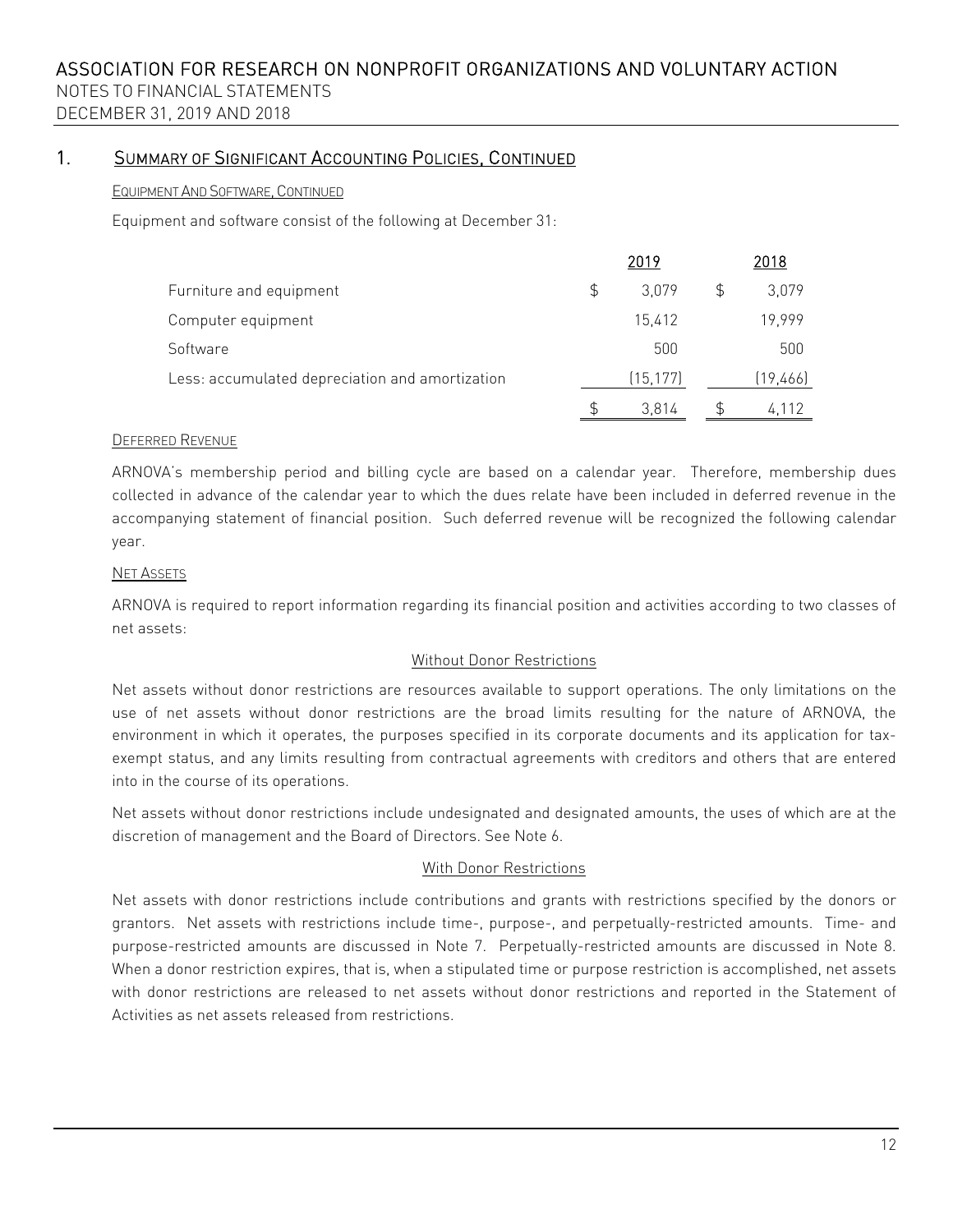NOTES TO FINANCIAL STATEMENTS DECEMBER 31, 2019 AND 2018

### 1. SUMMARY OF SIGNIFICANT ACCOUNTING POLICIES, CONTINUED

With Donor Restrictions, Continued

Net assets with donor restrictions consisted of the following at December 31:

|                                          | 2019                    | 2018        |
|------------------------------------------|-------------------------|-------------|
| Time and purpose restrictions (Note 7)   | $$651.047$ $$1.199.832$ |             |
| Perpetual restrictions (Note 8)          | 19.175                  | 19 175      |
| Total net assets with donor restrictions | 670.222                 | \$1,219,007 |

#### RECOGNITION OF SUPPORT AND REVENUE

The membership dues cycle is a calendar year in conjunction with the fiscal year end. Membership dues are recognized in the year to which they relate.

Conference revenue is recognized at the completion of the event. Royalty revenue is recognized when cash is received. All other revenue is reported when earned.

The following table disaggregates ARNOVA's earned revenue based on the timing for satisfaction of performance obligations for the years ended December 31:

|               |               | 2019               |                | 2018    |
|---------------|---------------|--------------------|----------------|---------|
| Over time     | $\mathcal{L}$ | 144,020 \$ 161,395 |                |         |
| Point in time |               | 599.761            |                | 495.875 |
| Total revenue |               | 743.781            | $\mathfrak{S}$ | 657,270 |

Grants, conference sponsorships, and contributions include unconditional promises to give and are recognized in the period the promise is made. Amounts that are not restricted by the donor are reported as an increase in net assets without donor restrictions. All other donor-restricted support or support where payment is expected in a future period is reported as an increase in net assets with donor restrictions. When the restriction expires, net assets with donor restrictions are reclassified to net assets without donor restrictions and reported as net assets released from restrictions.

#### CONTRIBUTED SERVICES

Contributed services are recognized as contributions in the financial statements if those services (a) create or enhance nonfinancial assets or (b) require specialized skills, are performed by people with those skills, and would otherwise be purchased.

Professional editorial services related to the publication of ARNOVA's Nonprofit & Voluntary Sector Quarterly publication (the NVSQ) are provided by volunteers who contribute their time to ARNOVA. ARNOVA has valued and recorded these services which meet the criteria for recognition and are necessary for it to carry out its programs. For each of the years ended December 31, 2019 and 2018, the value of contributed services amount of \$263,700 is included in in-kind contributions and program expenses.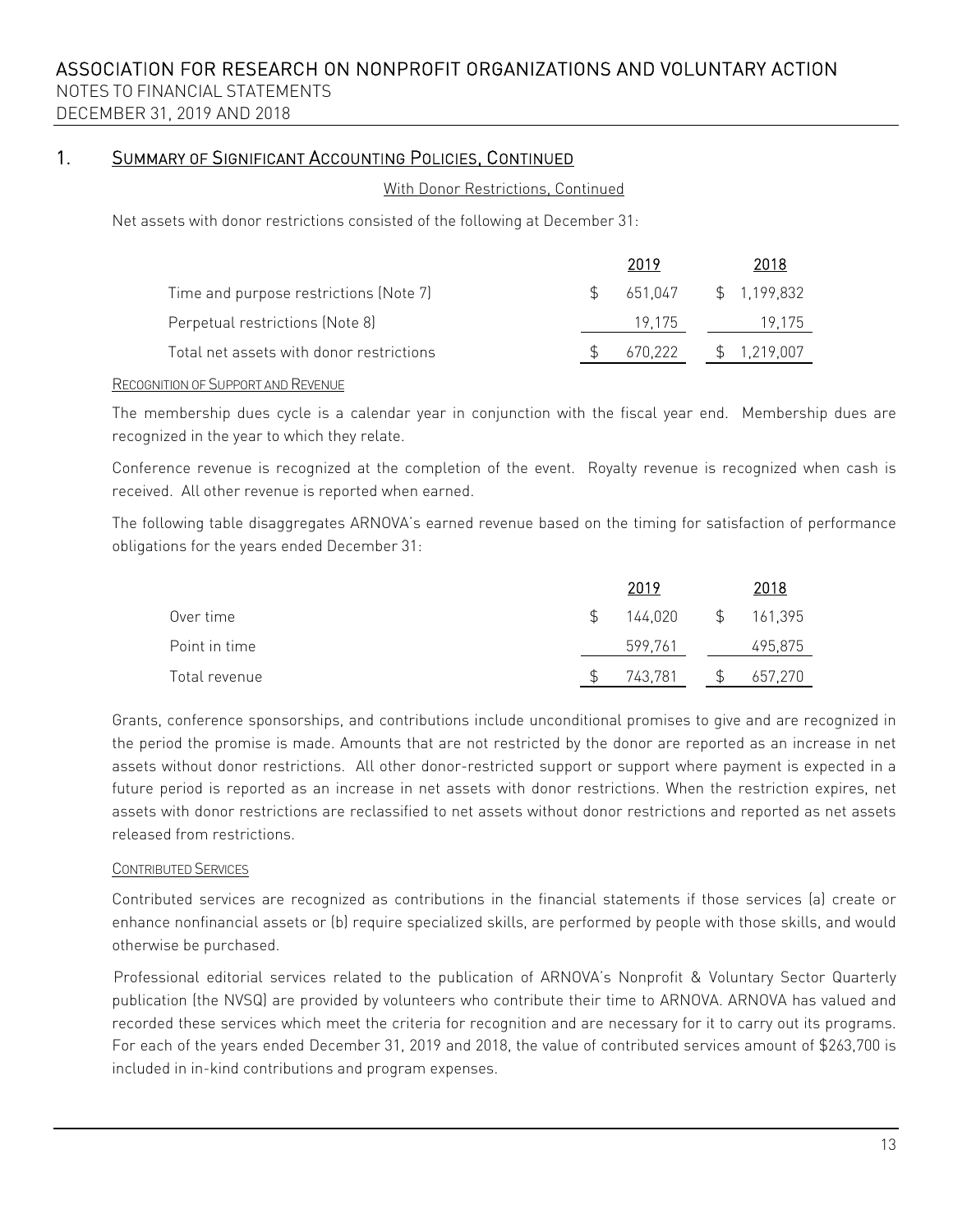# 1. SUMMARY OF SIGNIFICANT ACCOUNTING POLICIES, CONTINUED

#### CONTRIBUTED SERVICES, CONTINUED

Many individuals volunteer their time to perform a variety of tasks that are essential to fulfilling the missions of ARNOVA; however, these services do not meet the criteria for recognition as contributed services. As such, the financial statements do not reflect the substantial value of services contributed by volunteers.

Annually, ARNOVA conducts a survey to determine the amount of volunteer time. For the year ended December 31, 2019, contributed services not reflected in the financial statements are summarized below:

- 229 respondents indicated they had volunteered for ARNOVA during the period of January 1, 2019 through December 31, 2019. Hours reported by respondents totaled 5,756. Volunteer hours for NVSQ activities were analyzed separately resulting in an addition of 5,281 hours, for a grand total of 11,037 hours. This is the equivalent of 5 full-time positions.
- The volunteers in this study contributed \$4,739 in non-reimbursed out-of-pocket expenses and the equivalent of an estimated \$476,688 in hours volunteered, for a total of \$481,427.

For the year ended December 31, 2018, contributed services not reflected in the financial statements are summarized below:

- 180 respondents indicated they had volunteered for ARNOVA during the period of January 1, 2018 through December 31, 2018. Hours reported by respondents totaled 5,334. Volunteer hours for NVSQ activities were analyzed separately resulting in an addition of 5,745 hours, for a grand total of 11,079 hours. This is the equivalent of 5 full-time positions.
- The volunteers in this study contributed \$5,580 in non-reimbursed out-of-pocket expenses and the equivalent of an estimated \$460,886 in hours volunteered, for a total of \$466,466.

#### FUNCTIONAL ALLOCATION OF EXPENSES

The costs of providing the programs and services of ARNOVA have been summarized on a functional basis in the statement of activities. Accordingly, certain costs have been allocated among the programs and supporting services benefited.

Directly identifiable expenses are charged to the specific programs or supporting services identified. Salaries and benefits that are related to more than one function are charged to programs and supporting services on the basis of periodic time studies. Management and general expenses include those expenses that are not directly identifiable with any other specific functions but provide for the overall support and direction of ARNOVA.

#### TAX STATUS

ARNOVA is exempt from income tax under Section 501(c)(3) of the U.S. Internal Revenue Code. Accordingly, no provision is made for federal or state income taxes or income tax effects. ARNOVA is not considered a private foundation as defined in Section 509(a) of the Internal Revenue Code.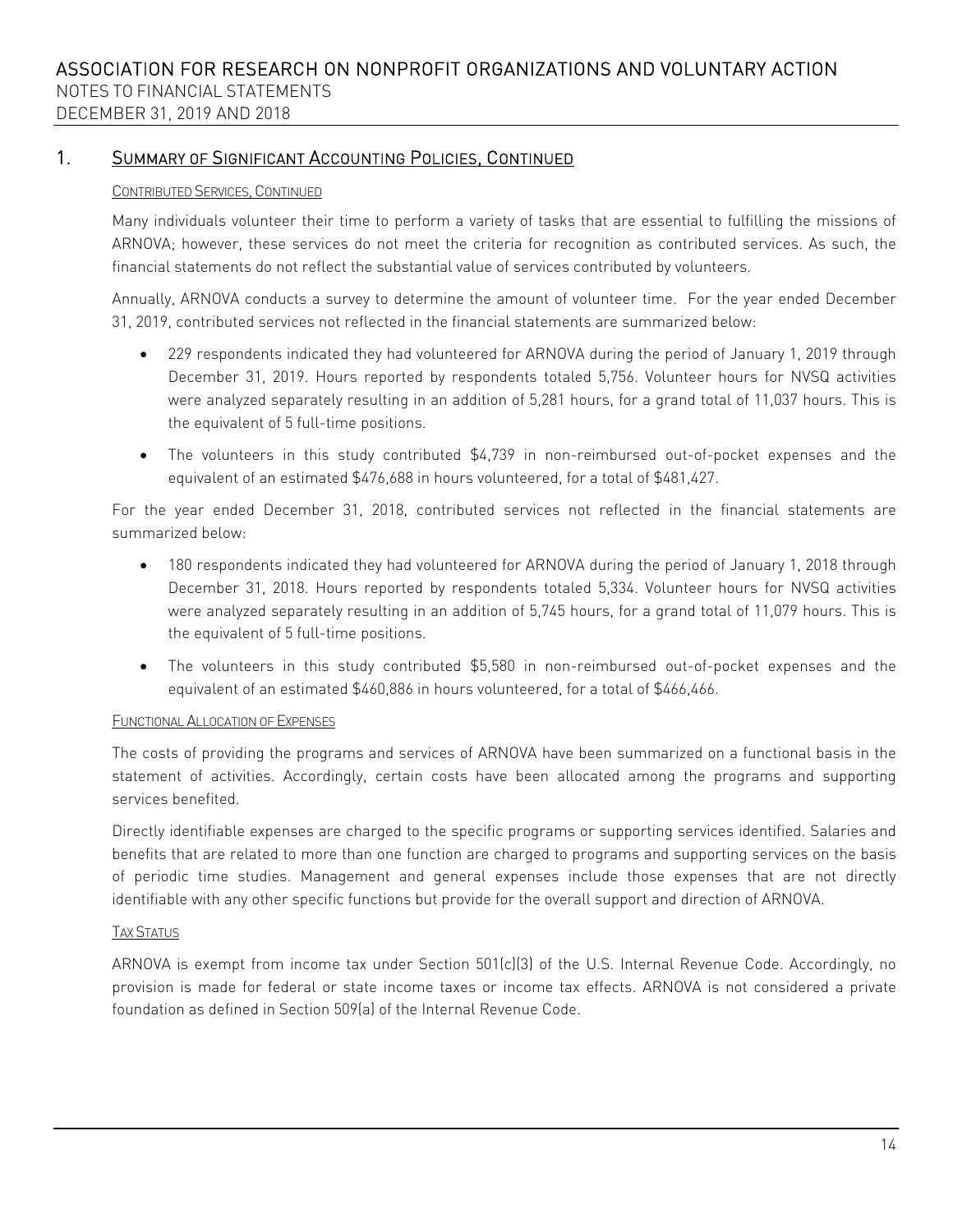# 1. SUMMARY OF SIGNIFICANT ACCOUNTING POLICIES, CONTINUED

#### SUBSEQUENT EVENTS

Subsequent events have been evaluated by management through April 17, 2020, which is the date the financial statements were available to be issued.

#### NEW ACCOUNTING PRONOUNCEMENT

ARNOVA has adopted FASB Accounting Standards Update (ASU) 2018-08, Clarifying the Scope and the Accounting Guidance for Contributions Received and Contributions Made as of January 1, 2019. The ASU provided clarified guidance to assist entities in (1) evaluating whether transactions should be accounted for as contributions (nonreciprocal transactions) or as exchange (reciprocal) transactions subject to other guidance and (2) determining whether a contribution is conditional. ARNOVA applied the update on a modified prospective basis to agreements that were either not completed as of the effective date or entered into as of the effective date. The application of the update had no impact on net assets as of January 1, 2019.

ARNOVA has adopted ASU 2014-09, Revenue from Contracts with Customers (Topic 606) as of and for the year ended December 31, 2019. The ASU and all subsequently issued clarifying ASU's replaced most existing revenue recognition guidance in U.S. GAAP. The ASU also required expanded disclosures related to the nature, amount, timing, and uncertainty of revenue and cash flows arising from contracts with customers. The update provides companies with a single revenue recognition model for recognizing revenue with customers; specifically requiring an entity to recognize the amount of revenue to which it expects to be entitled for the transfer of promised goods or services to customers. ARNOVA has adopted ASU 2014-09 on the modified retrospective basis. The provisions of Topic 606 were adopted for the year ended December 31, 2019 and had no impact on net assets as of January 1, 2019.

# 2. AVAILABLE RESOURCES AND LIQUIDITY

ARNOVA strives to maintain sufficient operating cash to cover annual expenditures. Due to the irregular nature of cash flow as a result of operations, cash reserves can vary significantly throughout the year. Financial assets in excess of annual requirements are invested in mutual funds and other liquid assets.

The following table reflects ARNOVA's financial assets as of December 31, 2019 and 2018, reduced by amounts that are not available to meet general expenditures within one year of the Statement of Financial position date because of contractual restrictions or internal board designations. In the event the need arises to utilize the board-designated funds for liquidity proposes, the reserves could be drawn upon through the approval of the Board of Directors and membership.

Amounts not available to meet general expenditures within one year also include cash held by others, net assets with donor restrictions and accounts receivable not expected to be collected with the next year.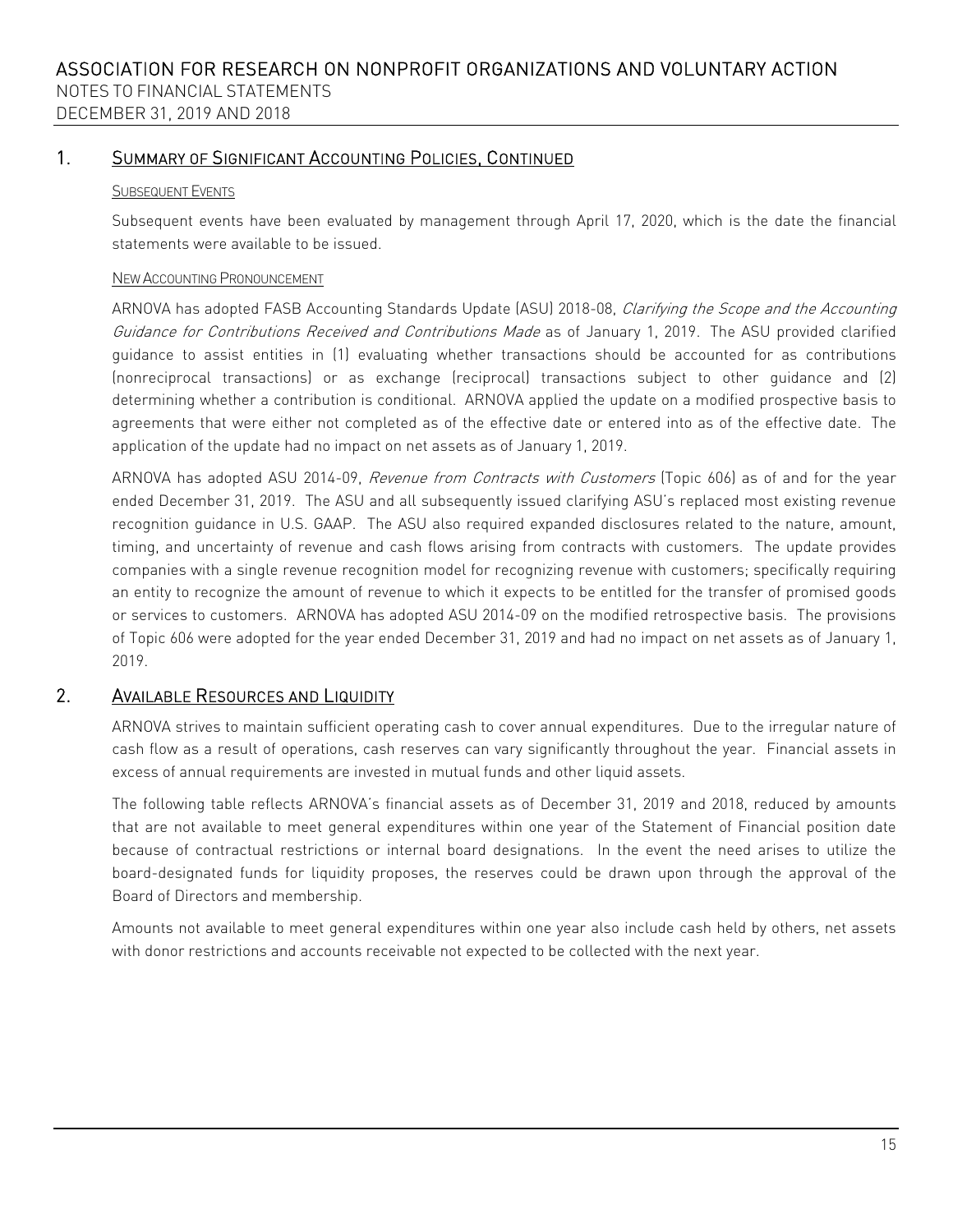ASSOCIATION FOR RESEARCH ON NONPROFIT ORGANIZATIONS AND VOLUNTARY ACTION NOTES TO FINANCIAL STATEMENTS DECEMBER 31, 2019 AND 2018

### 2. AVAILABLE RESOURCES AND LIQUIDITY, CONTINUED

|                                                                                           | 2019          | 2018          |
|-------------------------------------------------------------------------------------------|---------------|---------------|
| Financial assets at year-end:                                                             |               |               |
| Cash                                                                                      | \$<br>273,521 | \$<br>434,566 |
| Investments                                                                               | 1,027,725     | 847,593       |
| Accounts and grants receivable                                                            | 499,921       | 1,006,407     |
| Total financial assets                                                                    | 1,801,167     | 2,288,566     |
| Less amounts not available to be used within one year:                                    |               |               |
| Cash held by and on behalf of others                                                      | [81,892]      | [21, 119]     |
| Board designated net assets                                                               | (286, 148)    | (289, 838)    |
| Net assets with donor restrictions                                                        | (670, 222)    | (1, 219, 007) |
| Financial assets not available to be used with one year                                   | (1,038,262)   | (1,529,964)   |
| Financial assets available to meet cash needs for general<br>expenditures within one year | \$<br>762,905 | \$<br>758,602 |

# 3. FAIR VALUE MEASUREMENTS

The Accounting Standards for Fair Value Measurements defines fair value as the price that would be received for an asset or paid to transfer a liability (exit price) in an orderly transaction between market participants at the measurement date. These standards also establish a three-level fair value hierarchy for disclosure that prioritizes valuations based on whether the significant inputs used to estimate fair value are observable, giving highest priority to unadjusted quoted prices in active markets for identical assets or liabilities (level 1 measurements) and lowest priority to valuations primarily based on unobservable inputs (level 3 measurements).

Level 1 inputs are quoted prices (unadjusted) in active markets for identical assets or liabilities that the reporting entity has the ability to access at the measurement date. Level 2 inputs are inputs other than quoted prices included within Level 1 that are observable for the asset or liability, either directly or indirectly. Level 3 inputs are unobservable inputs for the asset or liability.

Fair values measured on a recurring basis at December 31:

|                   | Fair Value |           | Quoted Prices in<br><b>Active Markets</b><br>for Identical<br>Assets<br>(Level 1) |           | Significant<br>Other<br>Observable<br>Inputs<br>(Level 2) |        | Significant<br>Unobservable<br>Inputs<br>[Level 3] |  |
|-------------------|------------|-----------|-----------------------------------------------------------------------------------|-----------|-----------------------------------------------------------|--------|----------------------------------------------------|--|
| 2019 Mutual funds |            | 1,027,725 |                                                                                   | 1,027,725 |                                                           |        |                                                    |  |
| 2018 Mutual funds |            | 847,593   |                                                                                   | 847,593   |                                                           | $\sim$ |                                                    |  |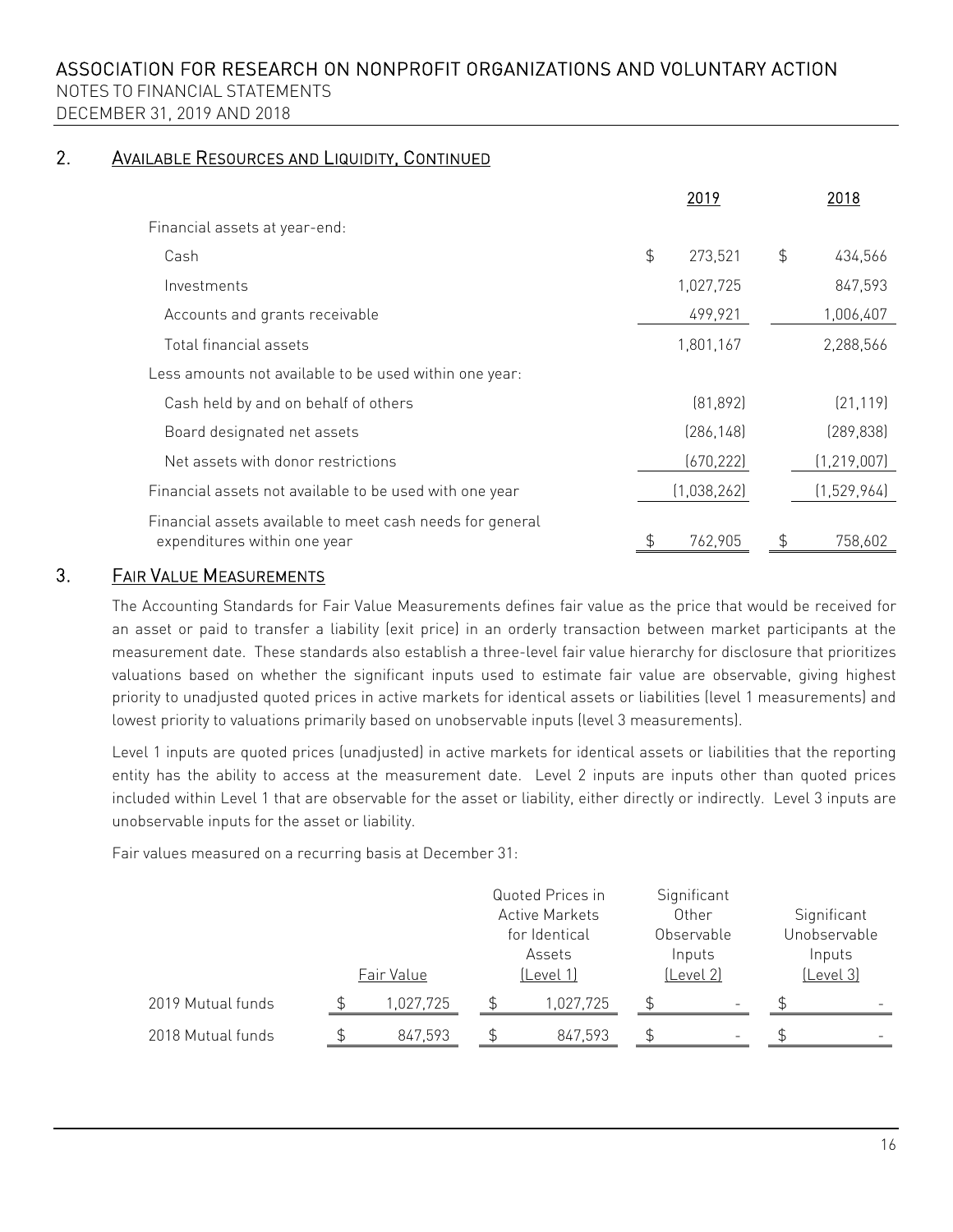# 3. FAIR VALUE MEASUREMENTS, CONTINUED

Fair values for investments are determined by reference to quoted market prices and other relevant information generated by market transactions. The method for determining fair value has not changed from the prior year.

# 4. INVESTMENT ACTIVITY

The following schedule summarizes the investment return (loss) for each period ended December 31 as follows:

|                                     | 2019         | 2018         |
|-------------------------------------|--------------|--------------|
| Interest and dividend income        | \$<br>19,940 | \$<br>18,934 |
| Unrealized and realized gain (loss) | 160,594      | [82, 884]    |
| Investment fees                     | (110)        | (110)        |
|                                     | 180,424      | (64,060)     |

# 5. FUNDS HELD ON BEHALF OF OTHERS

During 2019, ARNOVA became the fiscal agent for the Nonprofit Policy Forum (the Forum). ARNOVA receives and deposits contributions and disburses legitimate expenses of the Forum in compliance with any reasonable and legal requirements. ARNOVA received \$50,000 in contributions and expended \$25 in expenditures on behalf of the Forum in 2019. At December 31, 2019, the balance of funds held on behalf of the Forum was \$49,975.

# 6. NET ASSETS WITHOUT DONOR RESTRICTIONS - BOARD DESIGNATED

The following schedule summarizes the board-imposed purposes related to board designated net assets as of December 31:

|                      | 2019          |    | 2018    |
|----------------------|---------------|----|---------|
| Cash flow volatility | \$<br>200,000 | \$ | 200,000 |
| Grant advance        | 25,000        |    | 25,000  |
| Scholarships         | 42,992        |    | 42,992  |
| Section funds        | 18,156        |    | 21,846  |
|                      | \$<br>286,148 | S  | 289,838 |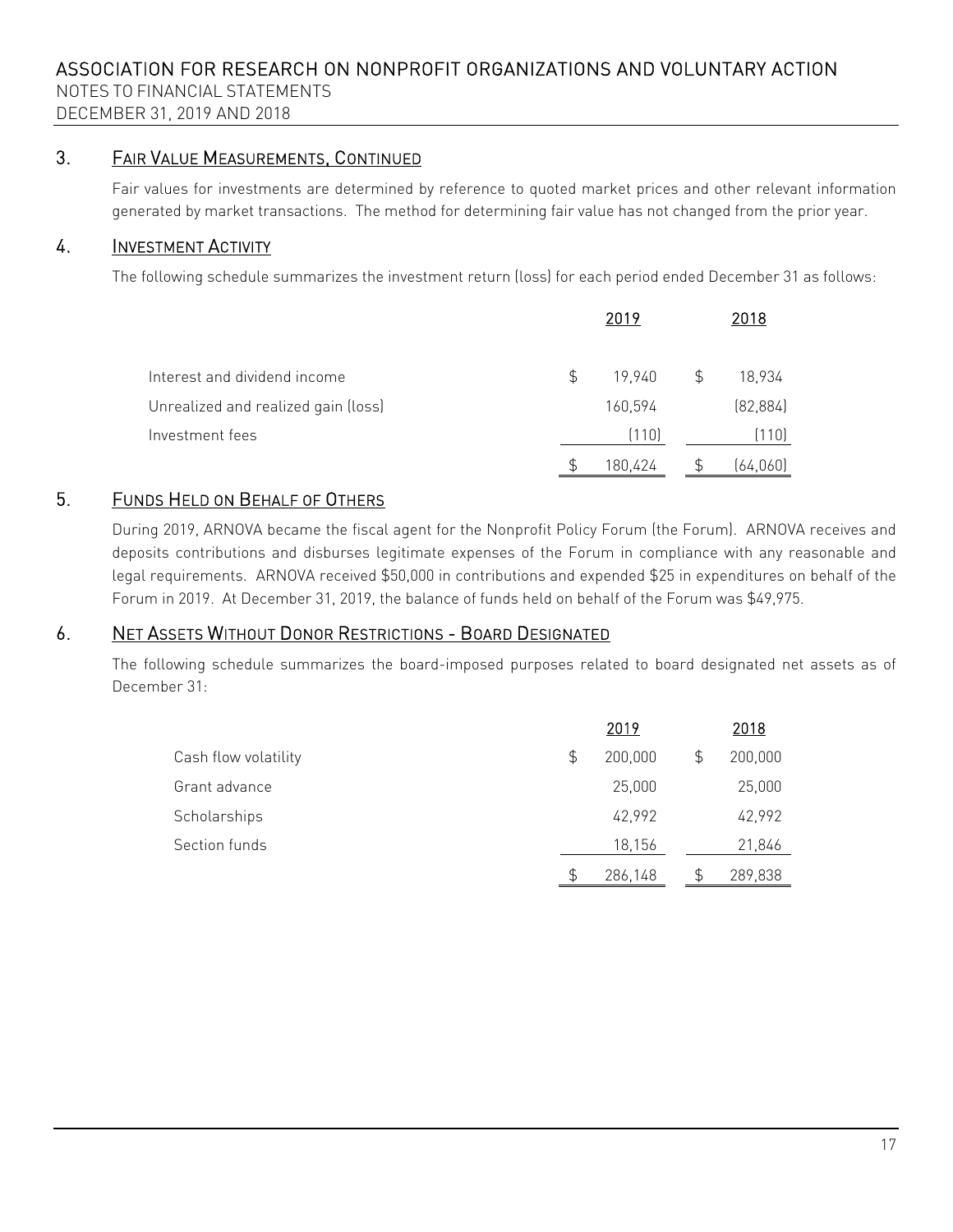# 7. NET ASSETS WITH DONOR RESTRICTIONS - TIME AND PURPOSE

Net asset activity is depicted below along with the balance of net assets with donor restrictions that are available to be expended for the following donor-imposed purposes or periods. Net assets were released from restrictions by incurring expenses satisfying the restricted purposes or by the occurrence of other events specified by the donors. Net asset activity for each year are as follows:

| December 31, 2019                                                  | Beginning<br>Balance |               | <b>New</b><br>Restrictions |               | Released from<br>Restrictions |               | Ending<br>Balance |  |
|--------------------------------------------------------------------|----------------------|---------------|----------------------------|---------------|-------------------------------|---------------|-------------------|--|
| Future periods<br>(general operations) \$                          | 158,317              | $\frac{1}{2}$ | 65,500                     | $\frac{4}{5}$ | 112,564                       | $\frac{1}{2}$ | 111,253           |  |
| Collaborative<br>research on civil<br>society in the Arab<br>world | 115,000              |               |                            |               | 115,000                       |               |                   |  |
| Building partnership<br>in West Africa                             | 916,869              |               |                            |               | 394,653                       |               | 522,216           |  |
| Publications                                                       | 500                  |               | 283,700                    |               | 284,200                       |               |                   |  |
| Scholarships                                                       | 9,146                |               |                            |               |                               |               | 9,146             |  |
| Conference                                                         |                      |               | 184,392                    |               | 175,960                       |               | 8,432             |  |
|                                                                    | \$<br>1,199,832      | \$            | 533,592                    | \$            | 1,082,377                     | \$            | 651,047           |  |

| December 31, 2018                                                  |                | Beginning<br>Balance |               | New<br>Restrictions      |    | Released from<br>Restrictions |    | Ending<br>Balance |  |
|--------------------------------------------------------------------|----------------|----------------------|---------------|--------------------------|----|-------------------------------|----|-------------------|--|
| Future periods<br>(general operations)                             | $\mathfrak{S}$ | 265,479              | $\frac{4}{5}$ | $\overline{\phantom{a}}$ | \$ | 107,162                       | \$ | 158,317           |  |
| Collaborative<br>research on civil<br>society in the Arab<br>world |                | 125,000              |               |                          |    | 10,000                        |    | 115,000           |  |
| Building partnership<br>in West Africa                             |                | 586,846              |               | 873,000                  |    | 542,977                       |    | 916,869           |  |
| Publications                                                       |                | 2,000                |               | 288,700                  |    | 290,200                       |    | 500               |  |
| Scholarships                                                       |                | 9,146                |               |                          |    |                               |    | 9,146             |  |
| Conference                                                         |                |                      |               | 123,800                  |    | 123,800                       |    |                   |  |
|                                                                    | \$             | 988,471              | \$            | 1,285,500                | S  | 1,074,139                     | S  | 1,199,832         |  |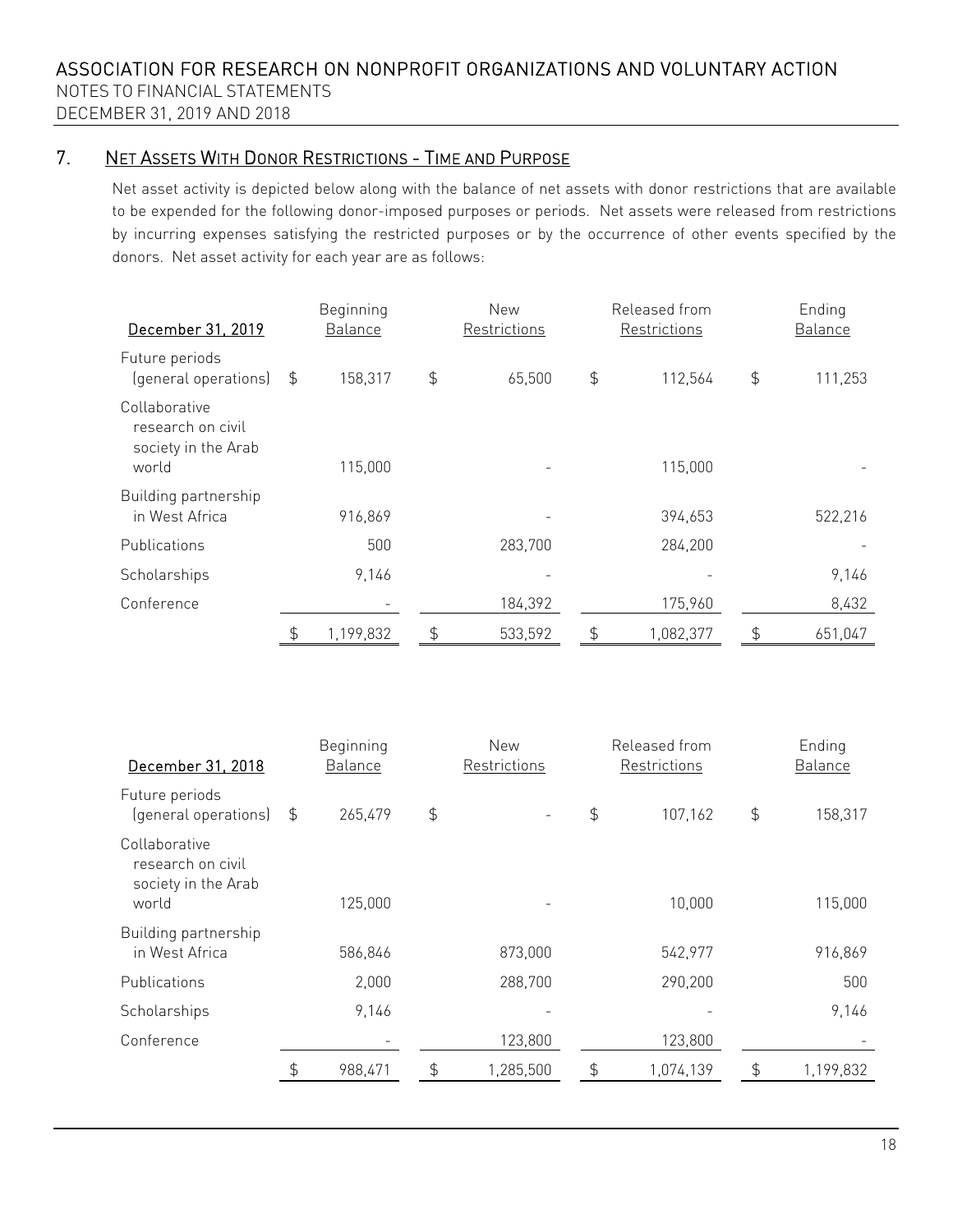# 8. NET ASSETS WITH DONOR RESTRICTIONS - PERPETUAL ENDOWMENT

ARNOVA's endowment consists solely of one donor restricted fund that was established to support scholarships. As required by generally accepted accounting principles, net assets associated with the endowment fund are classified and reported based on the existence or absence of donor-imposed restrictions.

#### INTERPRETATION OF RELEVANT LAW

Management has interpreted the Uniform Prudent Management Institutional Funds Act ("UPMIFA") as requiring the preservation of the fair value of the original gift as of the gift date of the donor-restricted endowment funds absent explicit donor stipulations to the contrary. As a result the interpretation, ARNOVA classifies as net assets with donor restrictions of a perpetual nature (a) the original value of the gifts donated to the perpetual endowment, (b) the original value of subsequent gifts to the perpetual endowment, and (c) accumulation to the perpetual endowment made in accordance with the direction of the applicable donor gift instrument at the time the accumulations are added to the fund.

The remaining portion of the perpetual endowment fund that is not classified in perpetually-restricted net assets is classified as time- and purpose-restricted net assets until those amounts are appropriated for expenditure by ARNOVA in a manner consistent with the standard of prudence prescribed by UPMIFA. In accordance with UPMIFA, ARNOVA considers the following factors in making a determination to appropriate or accumulate perpetual endowment funds:

- (1) The duration and preservation of the fund
- (2) The purpose of ARNOVA and the perpetual endowment fund
- (3) General economic conditions
- (4) The possible effect of inflation and deflation
- (5) The expected total return from income and the appreciation of investments
- (6) Other resources of ARNOVA
- (7) The investment policies of ARNOVA

#### FUNDS WITH DEFICIENCIES

From time to time, the fair value of assets associated with the individual perpetual endowment funds may fall below the level that the donor requires ARNOVA to retain as a fund of perpetual duration. There are no deficiencies of this nature at December 31, 2019 and 2018.

#### RETURN OBJECTIVES AND RISK PARAMETERS

ARNOVA has adopted investment and spending policies for investments functioning as perpetual endowment that attempts to provide a predictable stream of funding to the program supported by its perpetual endowment while seeking to maintain the fair value of the perpetual endowment assets. Under this policy, as approved by the Board of Directors, the endowed investments are invested in a manner that is intended to produce a total return which protects the purchasing power of the endowed investments and which allows spending consistent with the terms of the donor's restriction of the perpetual endowment.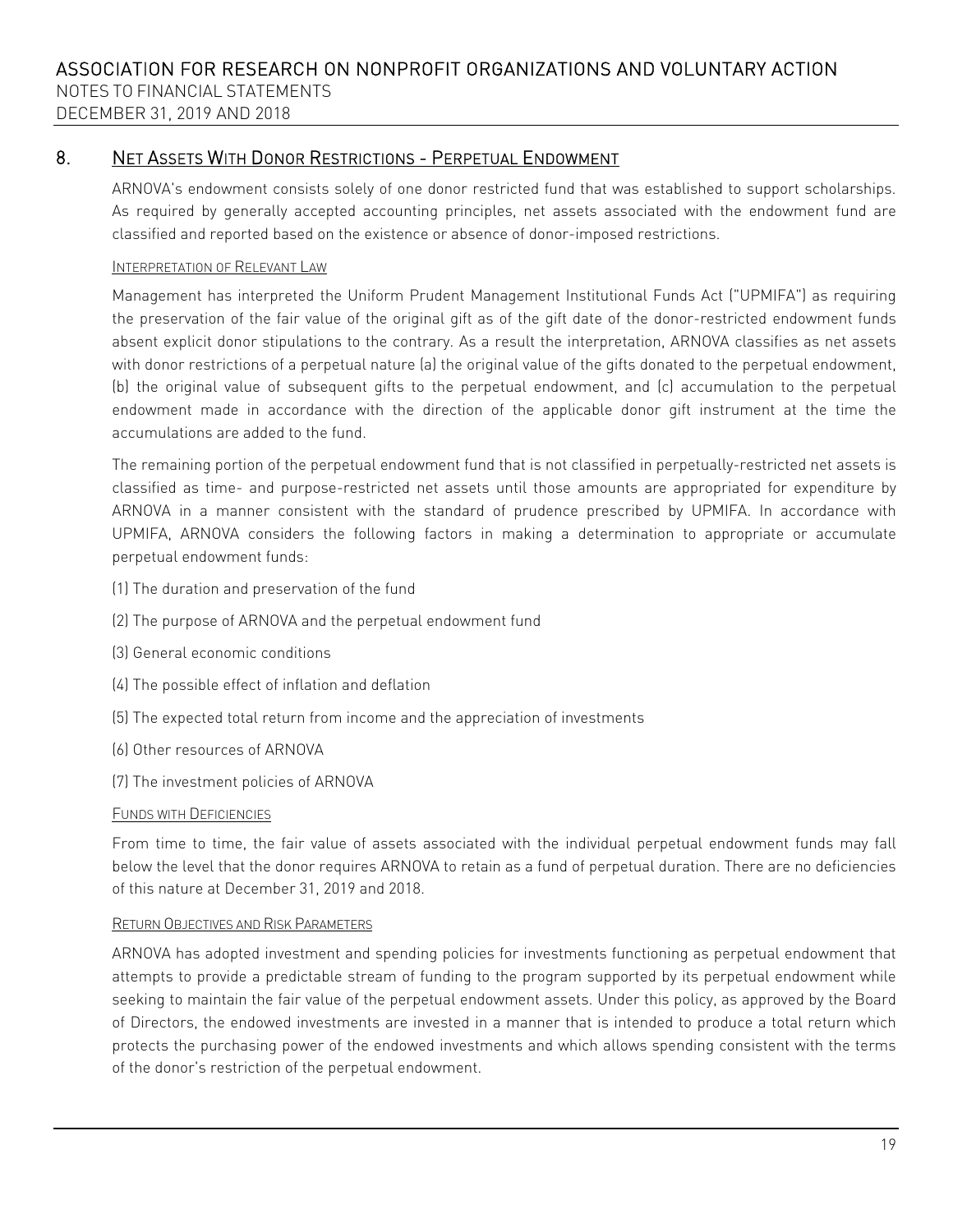# 8. NET ASSETS WITH DONOR RESTRICTIONS - PERPETUAL ENDOWMENT, CONTINUED

#### RETURN OBJECTIVES AND RISK PARAMETERS, CONTINUED

ARNOVA expects its perpetual endowment investments, over time, to provide an average rate of return of at least 1% annually. Actual returns in any given year may vary from this amount.

#### STRATEGIES EMPLOYED FOR ACHIEVING OBJECTIVES

ARNOVA's primary investment objective is to provide preservation of capital. ARNOVA relies on a total return strategy in which investment returns are achieved primarily through current yield (interest and dividends). ARNOVA's policy is to invest in mutual funds, exchange traded funds, and certificates of deposit to achieve its longterm return objectives within prudent risk constraints.

#### SPENDING POLICY

ARNOVA has a policy for its perpetual endowment fund of appropriating for distribution each fiscal period all earnings from the perpetual endowment investments up to \$1,000. The composition and change in perpetual endowment net assets for each year are as follows:

| December 31, 2019                                      | Purpose -<br>Restricted |                         | Perpetually<br>Restricted |                           | Total                          |        |
|--------------------------------------------------------|-------------------------|-------------------------|---------------------------|---------------------------|--------------------------------|--------|
| Perpetual endowment net assets,<br>beginning of period | \$                      | 1,274                   | $\frac{1}{2}$             | 19,175                    | $\frac{1}{2}$                  | 20,449 |
| Interest earned                                        |                         |                         |                           |                           |                                |        |
| Perpetual endowment net assets, end<br>of period       | $\mathfrak{L}$          | 1,274                   | \$                        | 19,175                    | \$                             | 20,449 |
| December 31, 2018                                      |                         | Purpose -<br>Restricted |                           | Perpetually<br>Restricted |                                | Total  |
| Perpetual endowment net assets,<br>beginning of period | $\mathfrak{P}$          | 1,274                   | $\mathfrak{P}$            | 19,175                    | $\textcircled{\scriptsize{5}}$ | 20,449 |
| Interest earned                                        |                         |                         |                           |                           |                                |        |
| Perpetual endowment net assets, end<br>of period       |                         | 1,274                   |                           | 19,175                    |                                | 20,449 |

### 9. CONCENTRATIONS

For the year ended December 31, 2019, ARNOVA had no significant concentrations. For the year ended December 31, 2018, ARNOVA had one significant grant that totaled approximately 46% of total revenue and support.